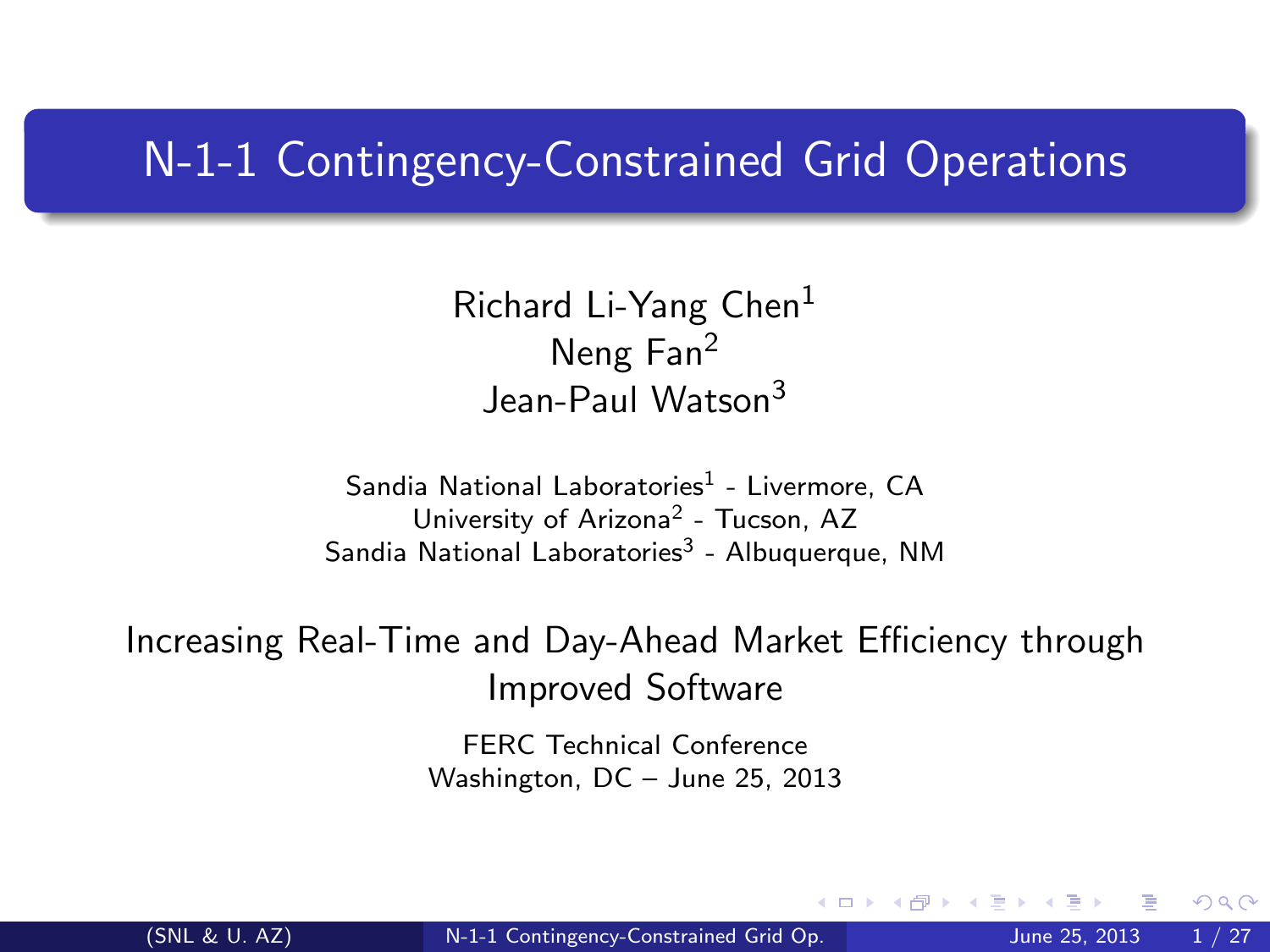- In recent years, the number of large blackouts have been on the rise. For examples:
	- June 2012 India (over 620 million people affected)
	- Sept. 2011 Southwest, USA (initiating event by loss of a 500kV line)
- Growing complexity of power systems: distributed generations and significant generation uncertainty
- **•** Systems operating closer to feasibility limits are more vulnerable to failures, due to natural causes and/or intelligent adversaries.
- **Survivability: system's ability to survive imminent disturbances (contingencies) without** interruption of customer service

4 D F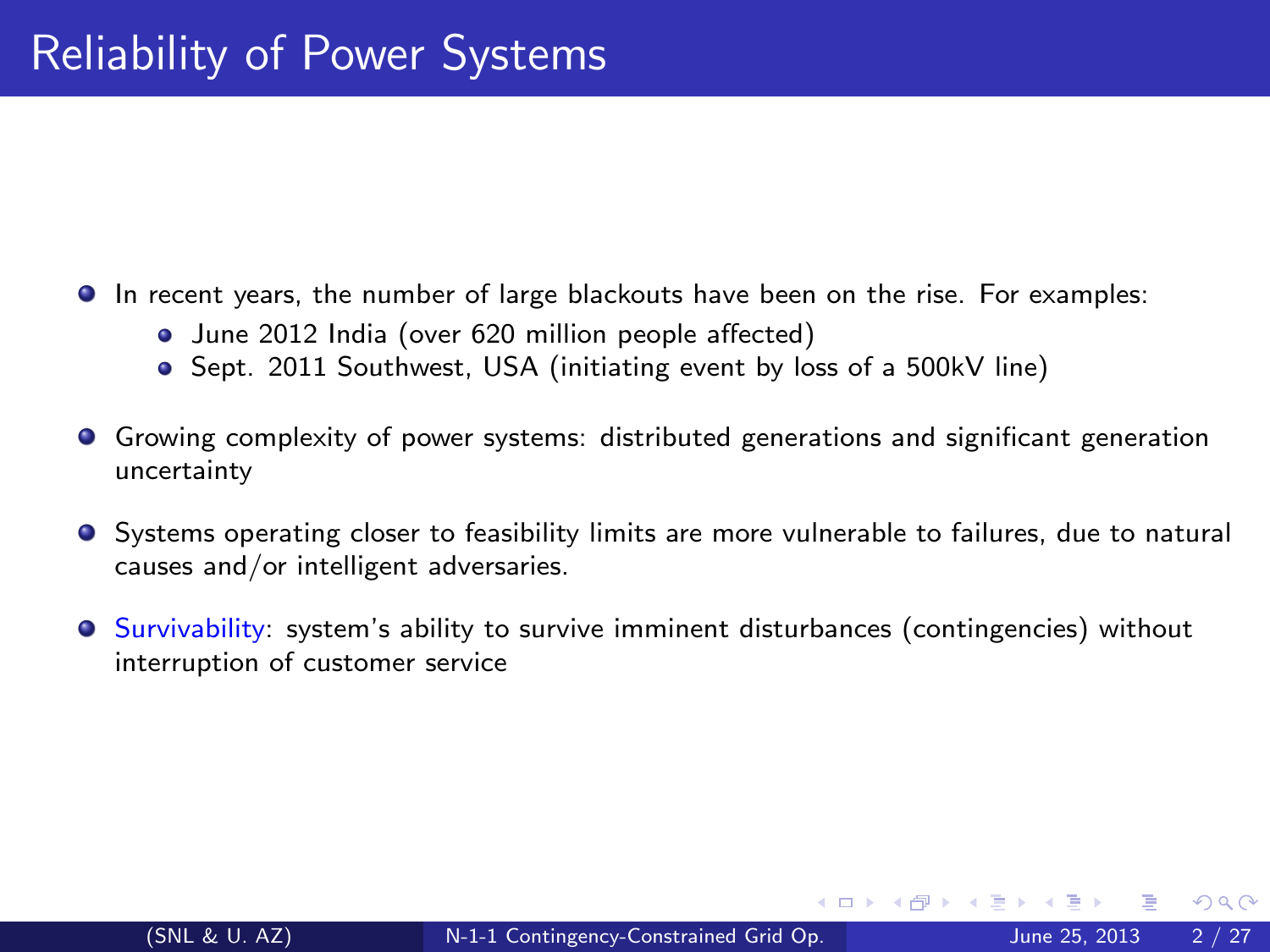North American Electric Reliability Corporation (NERC):

develop and enforce standards to ensure the reliability of the power systems in North America

Transmission planners and planning coordinators:

- prepare necessary performance assessments for their portion of the system under different contingency conditions
- **O** ensure that system complies with approved NERC TPL standards

∢ ロ ▶ . ∢ 何 ▶ . ∢ ヨ ▶

 $QQQ$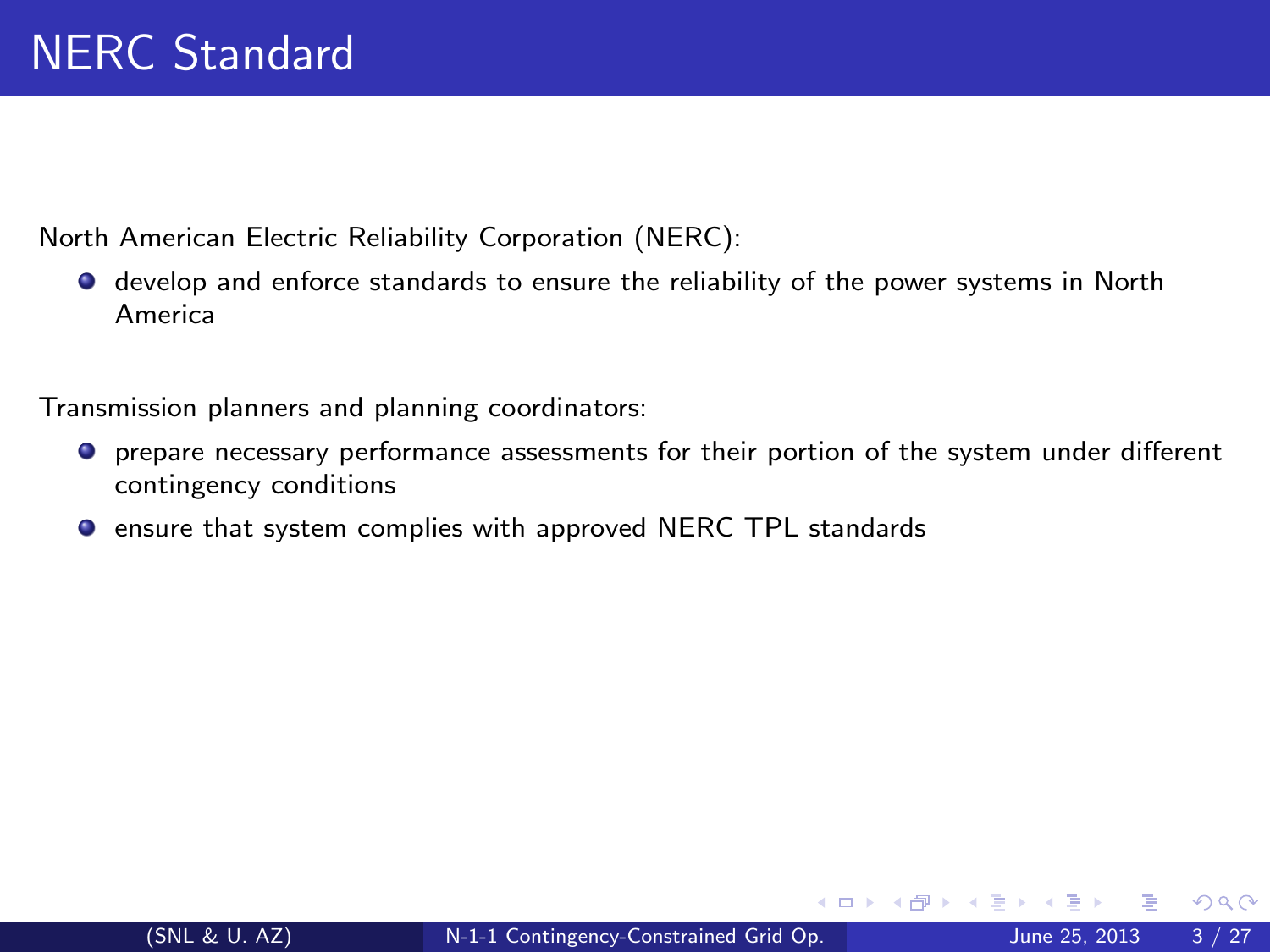Transmission Planning Standard (TPL-001-1): system performance requirements under both normal and various contingency conditions

- No contingencies (Category A)
- Events resulting in the loss of a single system element (Category B)
- Event(s) resulting in the loss of two or more elements (Category C)
- Extreme event resulting in two or more elements removed or cascading out of service (Category D)

4 D F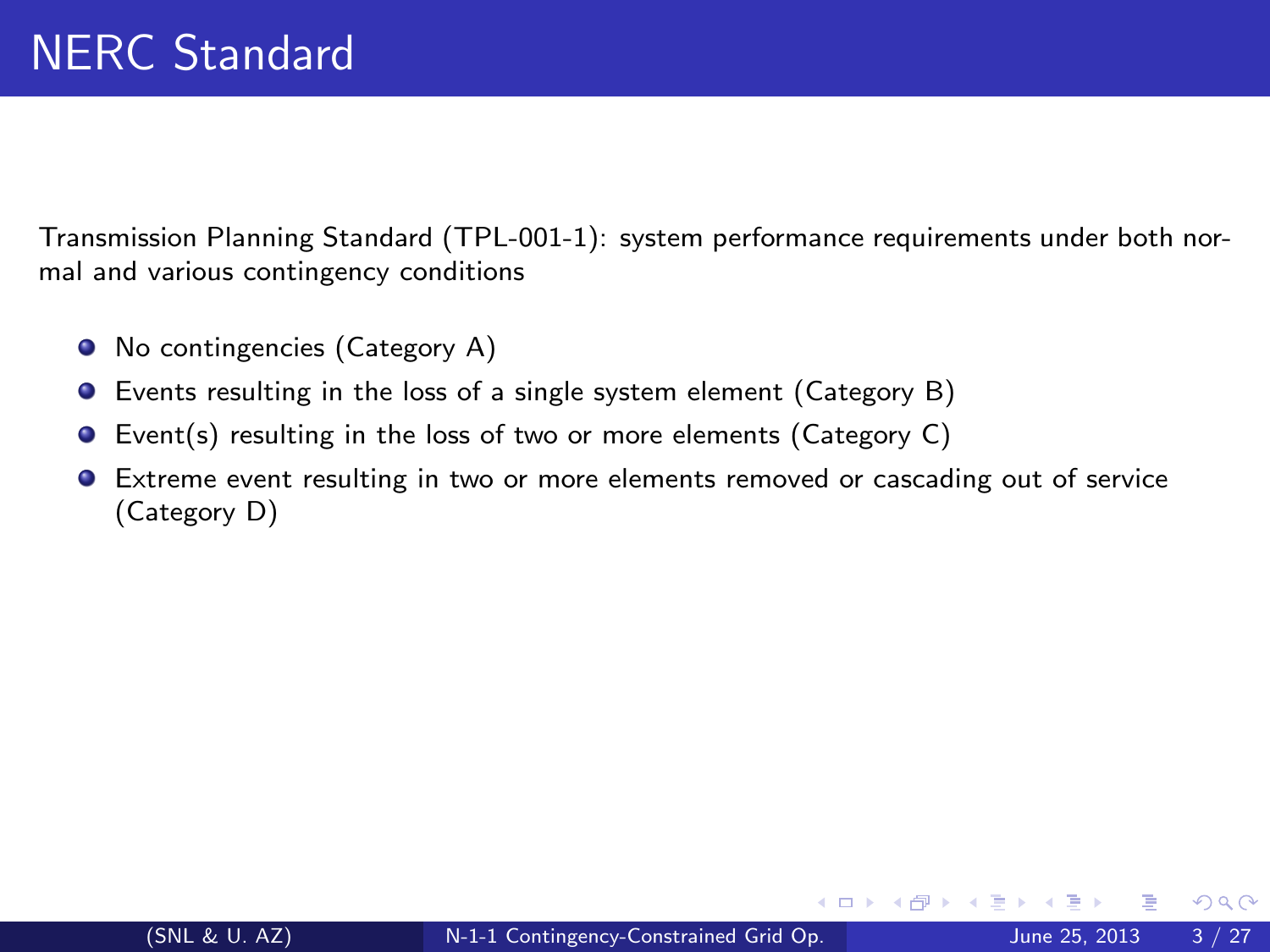#### TPL-001-1 standards

| Category    | System Stable | Loss of Demand     | <b>Cascading Outages</b> |
|-------------|---------------|--------------------|--------------------------|
| $N-0$       | Yes           | No                 | No                       |
| $N-1$       | Yes           | Nο                 | No                       |
| $N-k$       | Yes           | Planned/Controlled | No                       |
| $N - 1 - 1$ | Yes           | Planned/Controlled | No                       |

● Category B events: loss of a single system component

- $\bullet$  N-1 contingency
- **O** Category C events: loss of two or more components
	- (near-)simultaneous losses:  $N-k$  ( $k \ge 2$ ) contingency
	- Consecutive losses: N-1-1 contingency

4 D F

 $QQQ$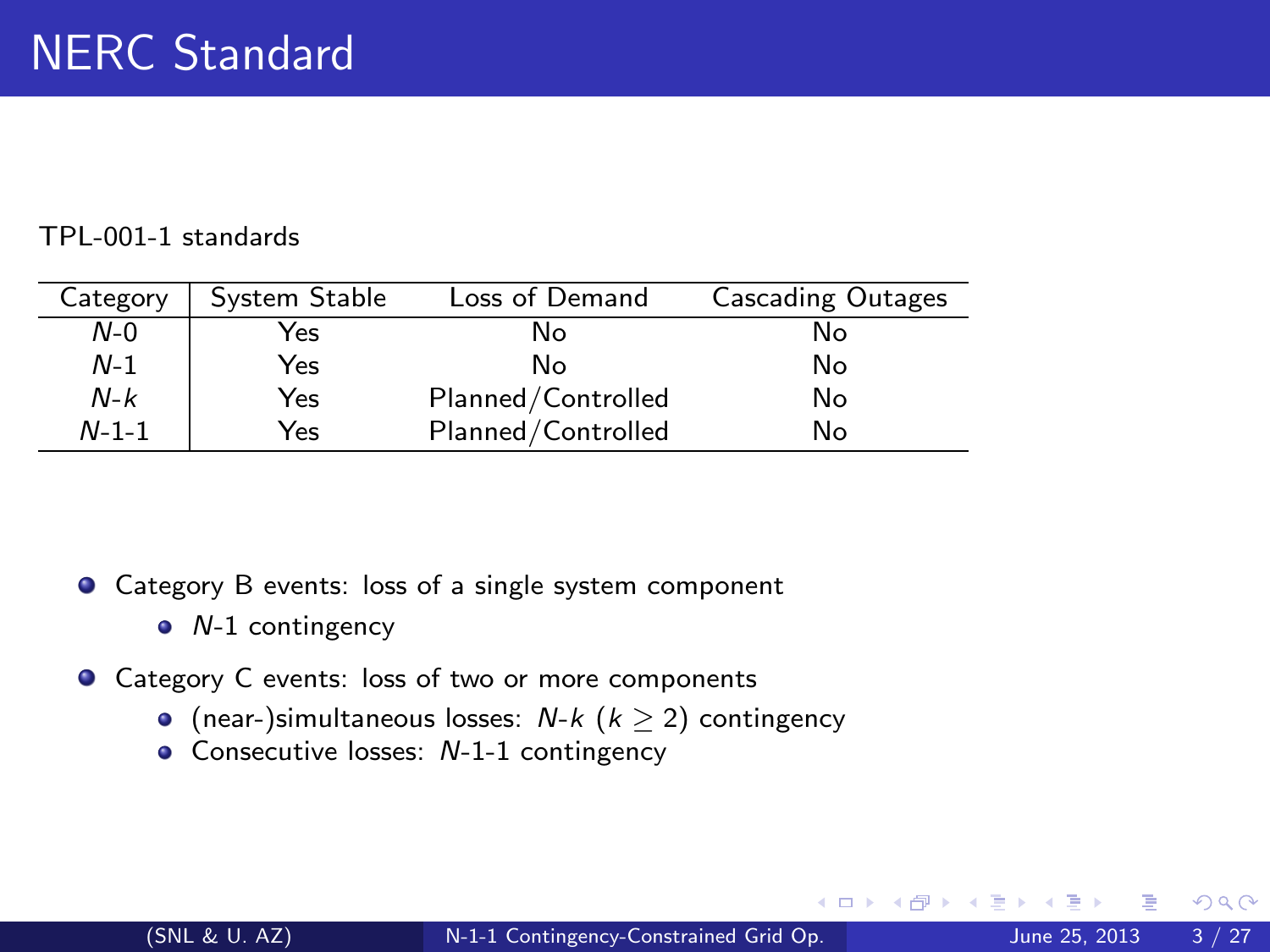- **Contingency analysis: a key function in the Energy Management System**
- *N*-1 contingency analysis:
	- system to operate under normal conditions (per TPL-001-1)
	- o not sufficient to model/evaluate vulnerabilities of power grids
	- N-1 reliability analysis: UC with transmission switching (Hedman et al. 2010)

 $\leftarrow$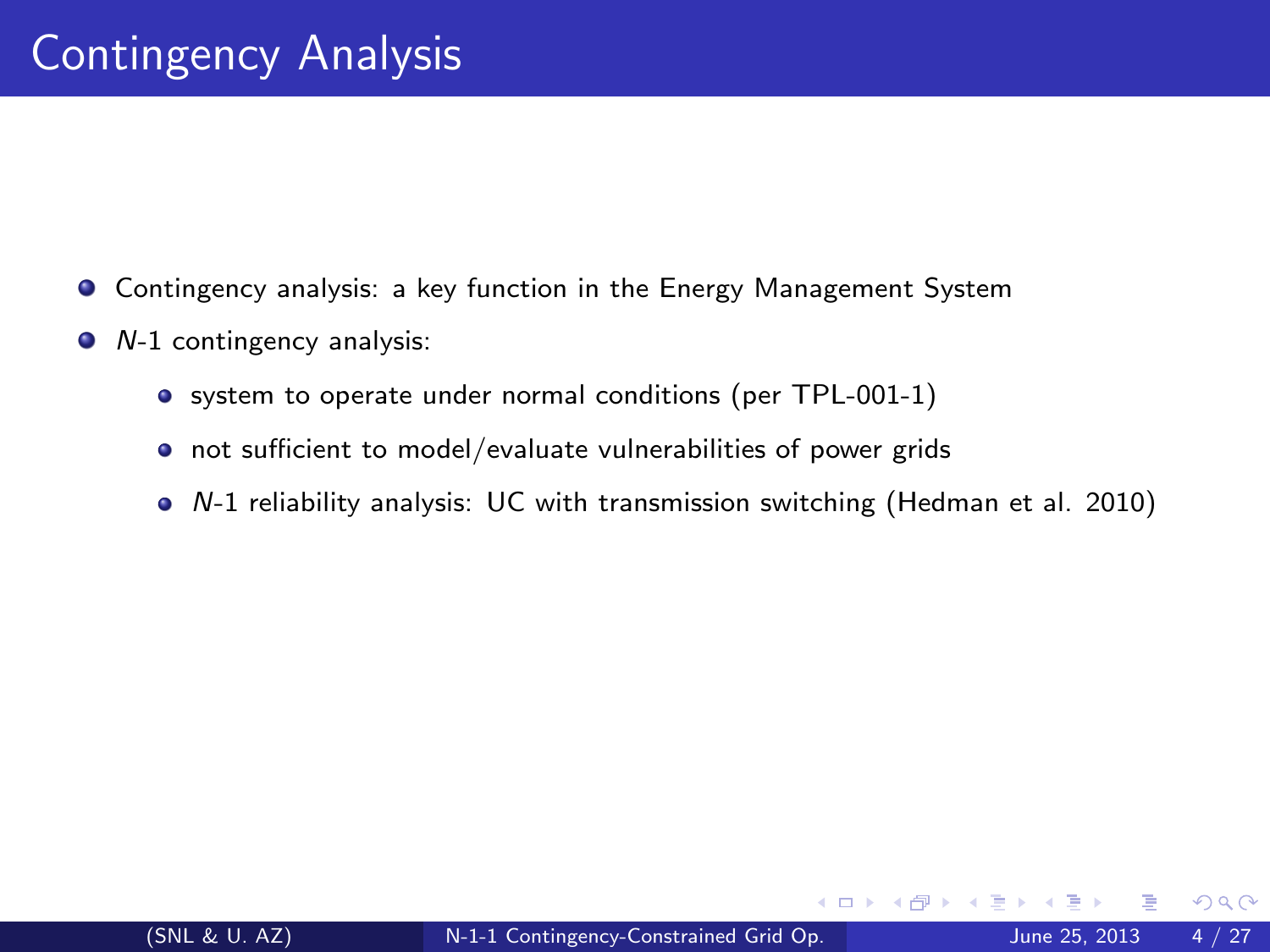- **Contingency analysis: a key function in the Energy Management System**
- $\bullet$  N-k contingency analysis:
	- a substantial computational burden for analysis,  $\sum_{i=1}^k {N \choose i}$
	- vulnerability analysis (Pinar et al. 2010, Bienstock et al. 2010)
	- power flow (Salmeron et al. 2004, Arroya 2010, Fan et al. 2010)
	- **•** survivable power system design (Chen et al. 2012)
	- contingency-constrained unit commitment (Chen et al. 2013)
	- robust unit commitment (Street et al. 2011, Wang et al. 2012)

つひひ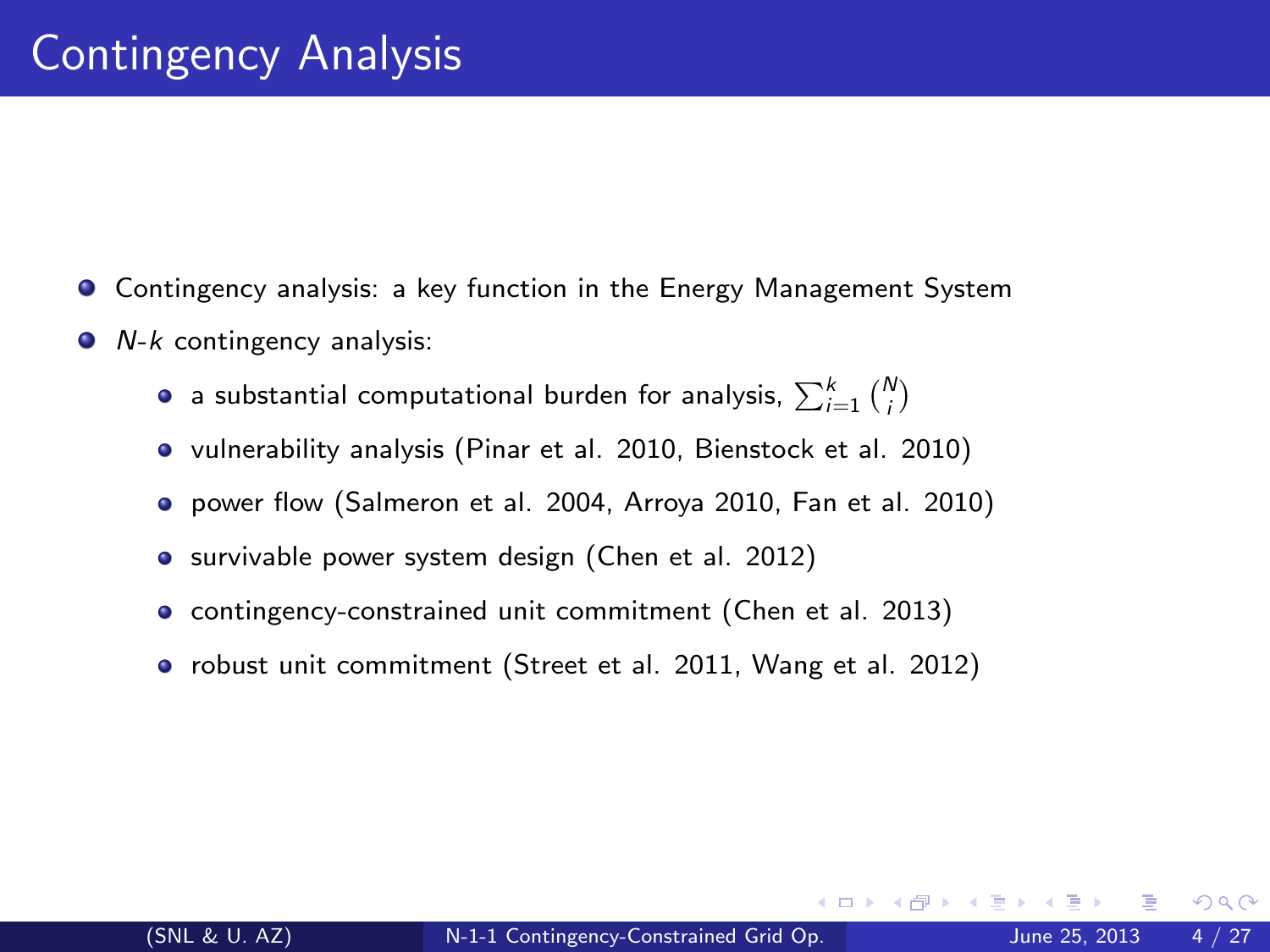- **Contingency analysis: a key function in the Energy Management System**
- *N*-1-1 contingency analysis:
	- a category B event followed by a category C event per TPL-001-1
	- simulation analysis: PowerWorld, Mathwork, Siemens Energy (2011), Chatterjee et al. (2010) for midwest ISO
	- o optimal power flow (Fan et al. 2012)

4 **D** F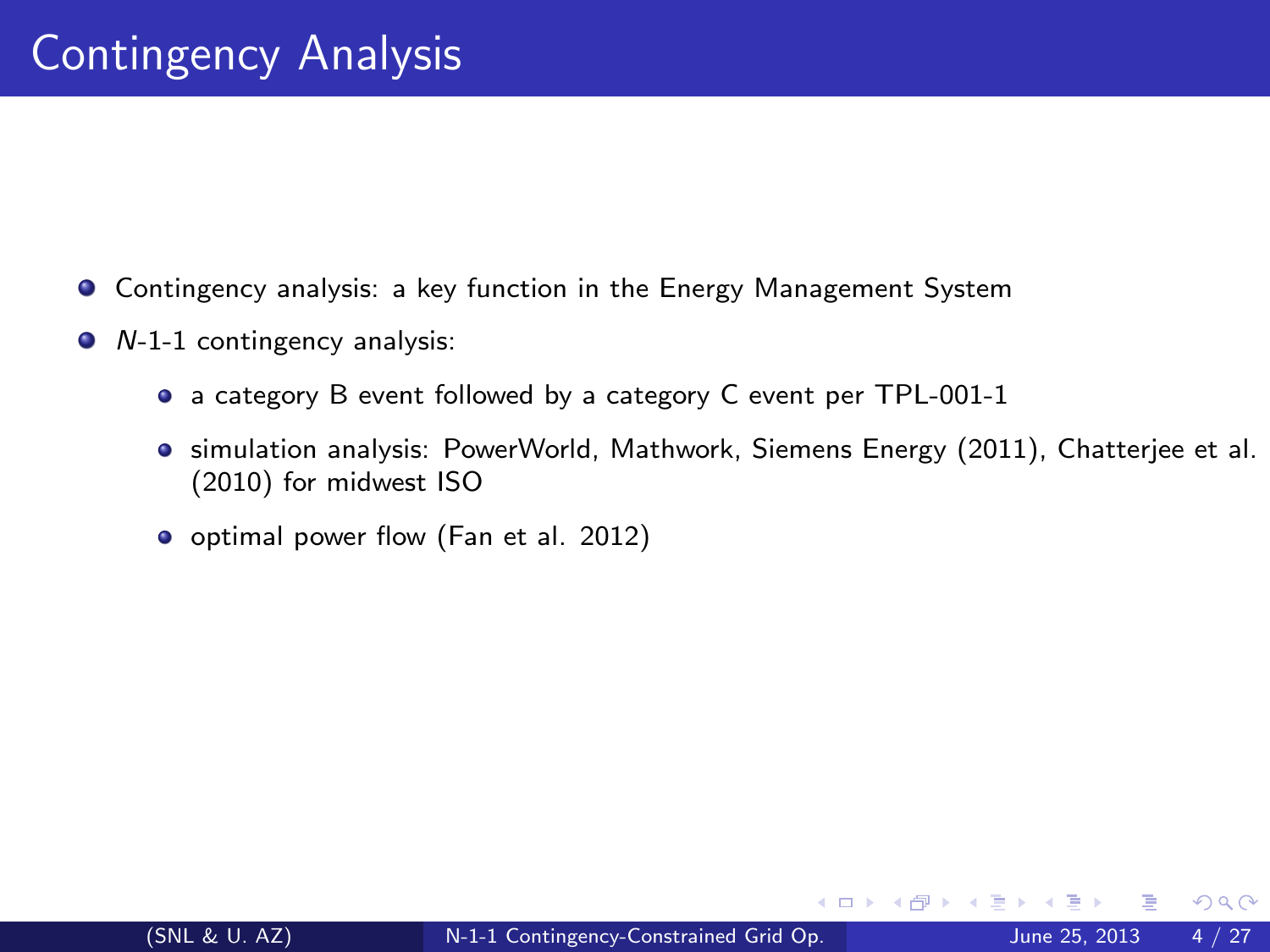### N-1-1 Contingency-Constrained Unit Commitment

- $\bullet$  Baseline UC: find least cost on/off schedule of generating units and economic dispatch (DCOPF) to meet electrical loads
- N-1-1 CCUC: find expected, least-cost on/off schedule of generating units, economic dispatch (DCOPF) such that a feasible recourse DC PF exist for any N-1-1 contingency state
- Modeled as a three-stage stochastic mixed-integer program (SMIP)

4 D F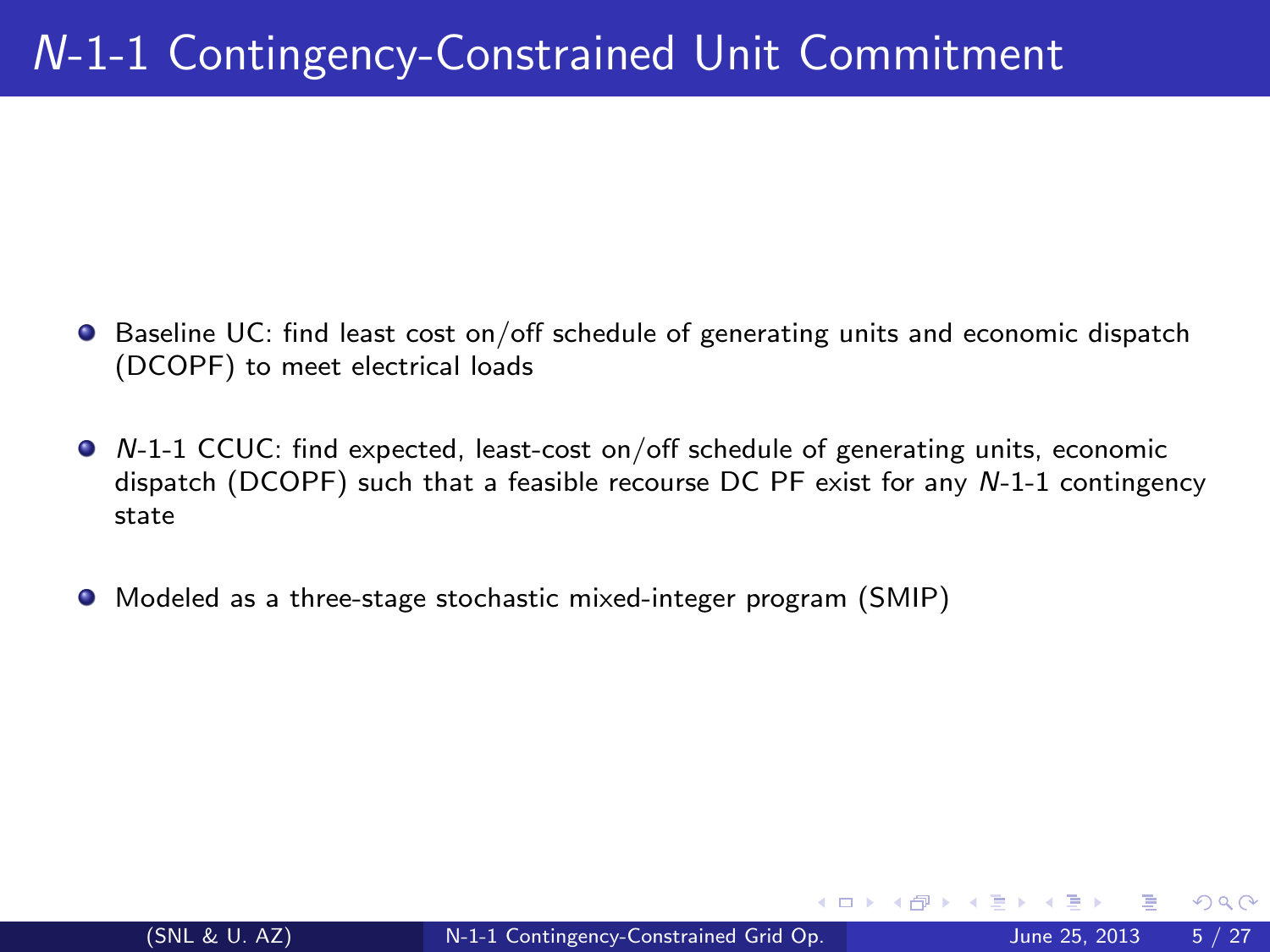- $\bullet$  given a N-1-1 contingency state c
- $\bullet$  planning horizon  $T$
- $t_a^c$ ,  $t_b^c$ , times of the primary and secondary contingencies, respectively

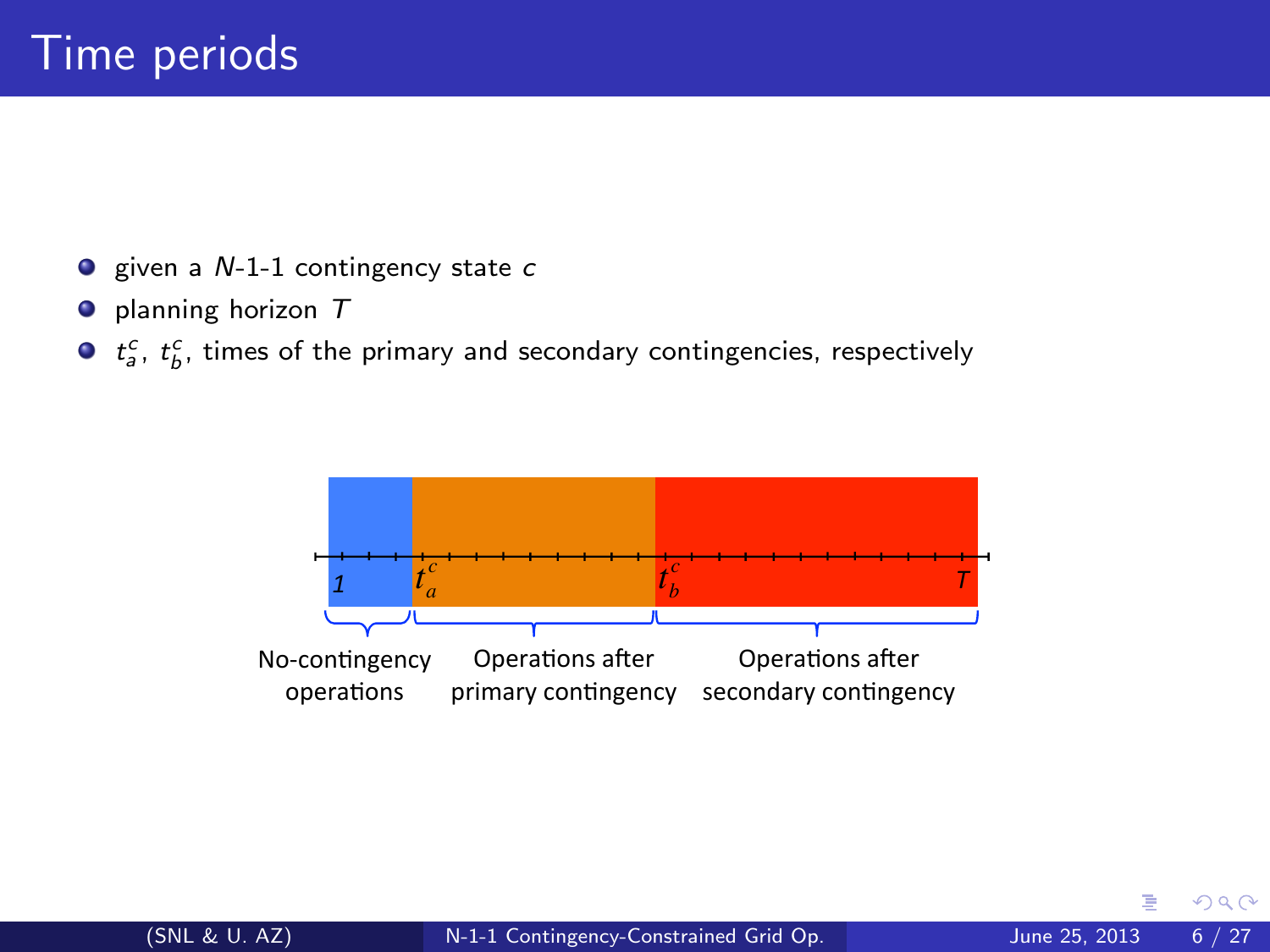- $\bullet$  given a  $N-1-1$  contingency state c
- $\bullet$  planning horizon  $T$
- $t_a^c$ ,  $t_b^c$ , times of the primary and secondary contingencies, respectively



 $\bullet$  non-anticipativity during no-contingency operations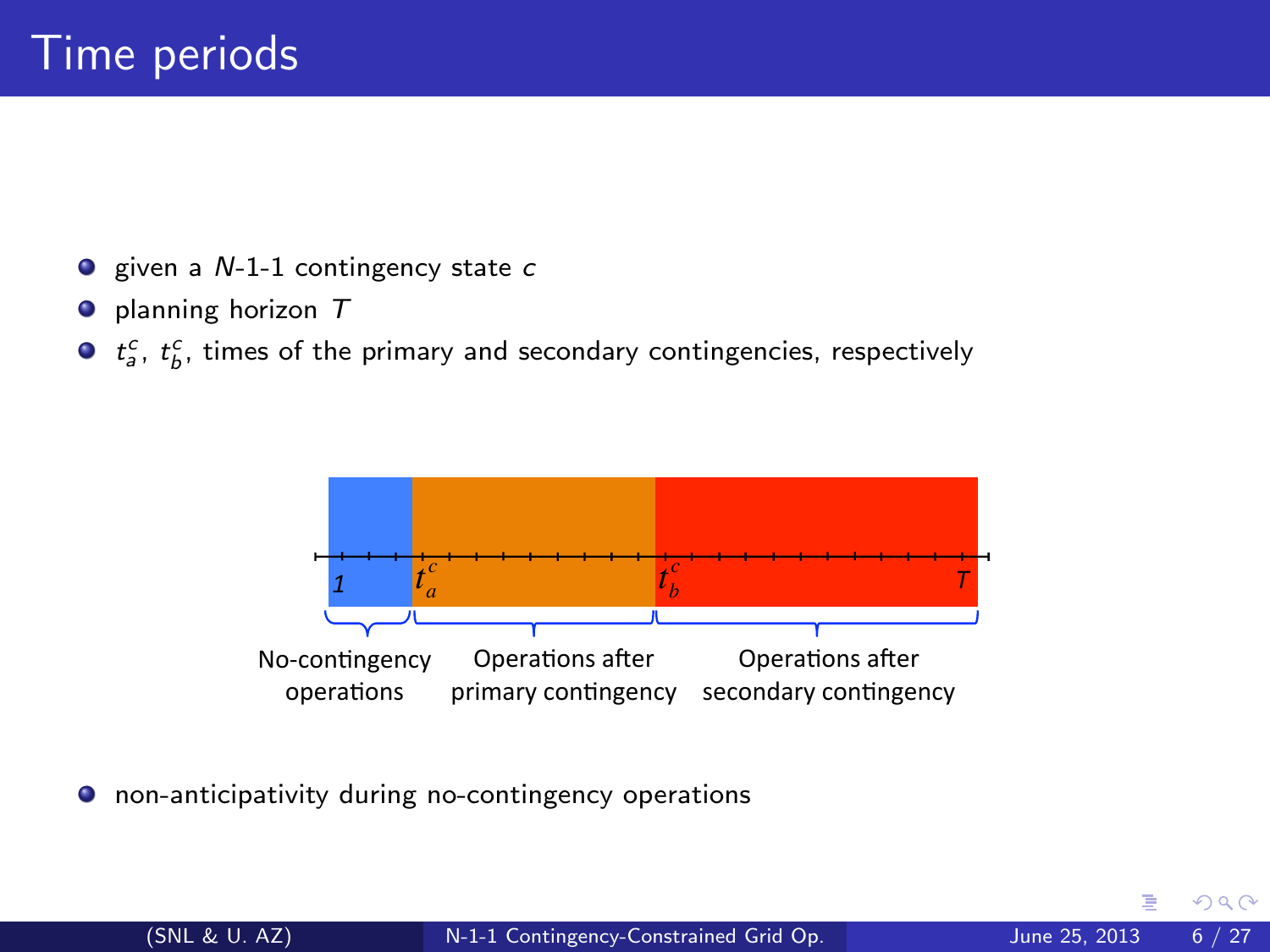- $\bullet$  given a  $N-1-1$  contingency state c
- $\bullet$  planning horizon  $T$
- $t_a^c$ ,  $t_b^c$ , times of the primary and secondary contingencies, respectively



- non-anticipativity during no-contingency operations
- line overload and loss-of-load permitted during secondary contingency state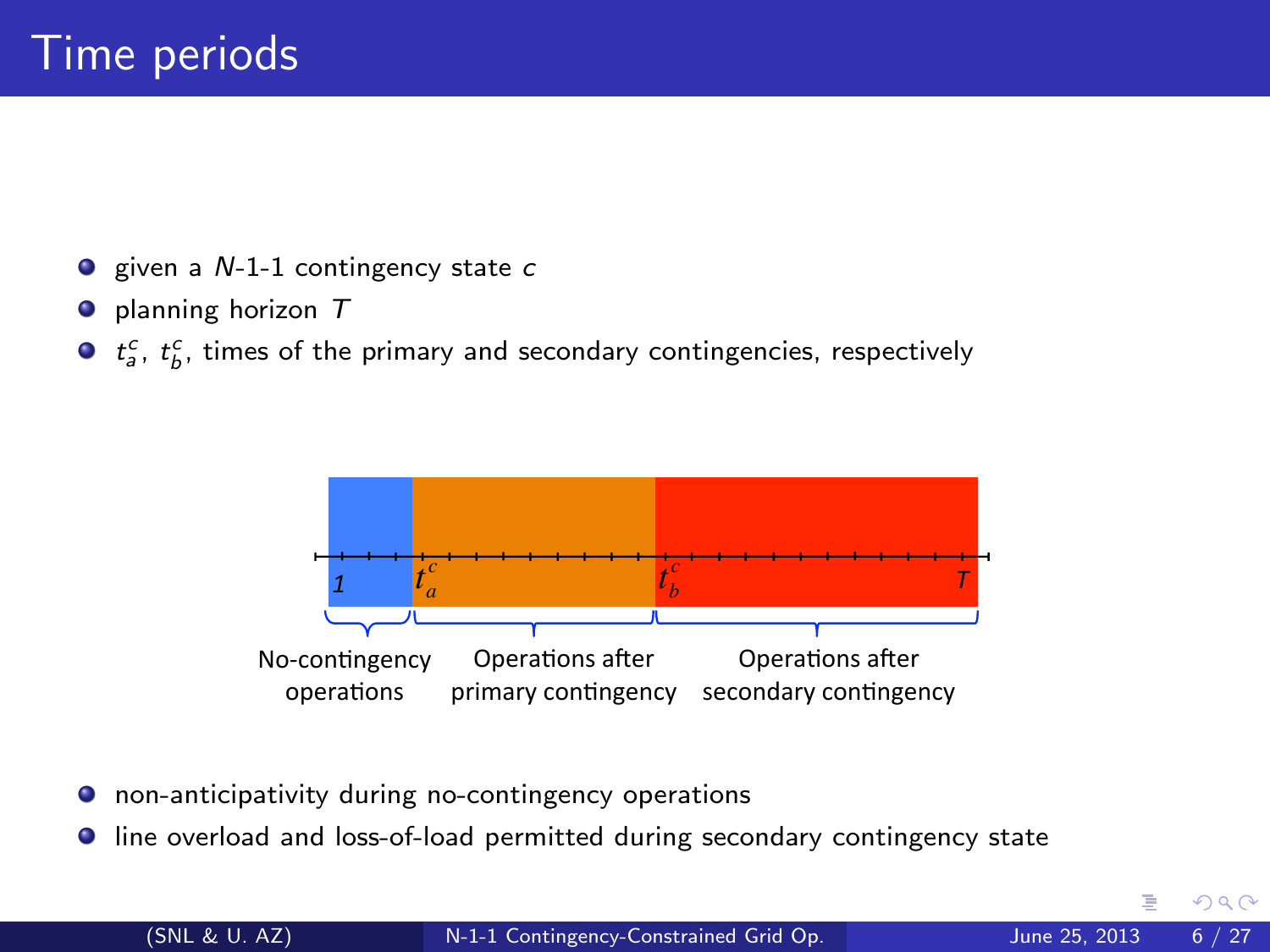#### Three-Stage N-1-1 UC Model

Three-stage model/Nested Benders decomposition



(SNL & U. AZ) [N-1-1 Contingency-Constrained Grid Op.](#page-0-0) June 25, 2013 7 / 27

 $299$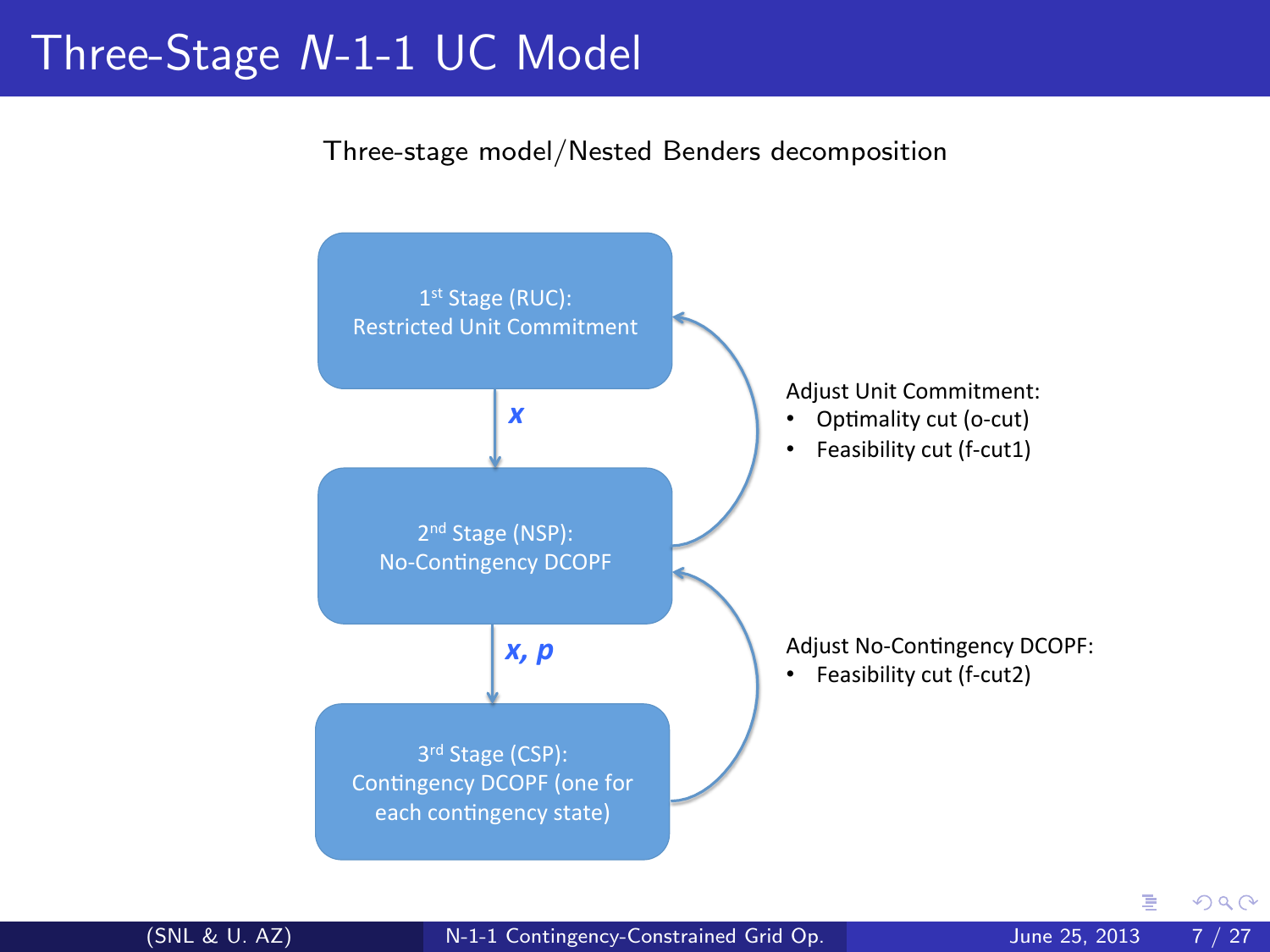Indices and parameters:

- Planning horizon,  $\mathcal{T} = \{1, \cdots, \mathcal{T}\}\$
- **•** Power system  $(i \in N, g \in G, e \in E)$ :
	- $T_{g}^{\mu 0}$ ,  $T_{g}^{d0}$ , initial online and offline
	- $T_g^u$ ,  $T_g^d$ , minimum online and offline

Decision variables:

 $\mathsf{x}_\mathsf{g}^t \in \{0,1\}$ , generator on/off

4 **D** F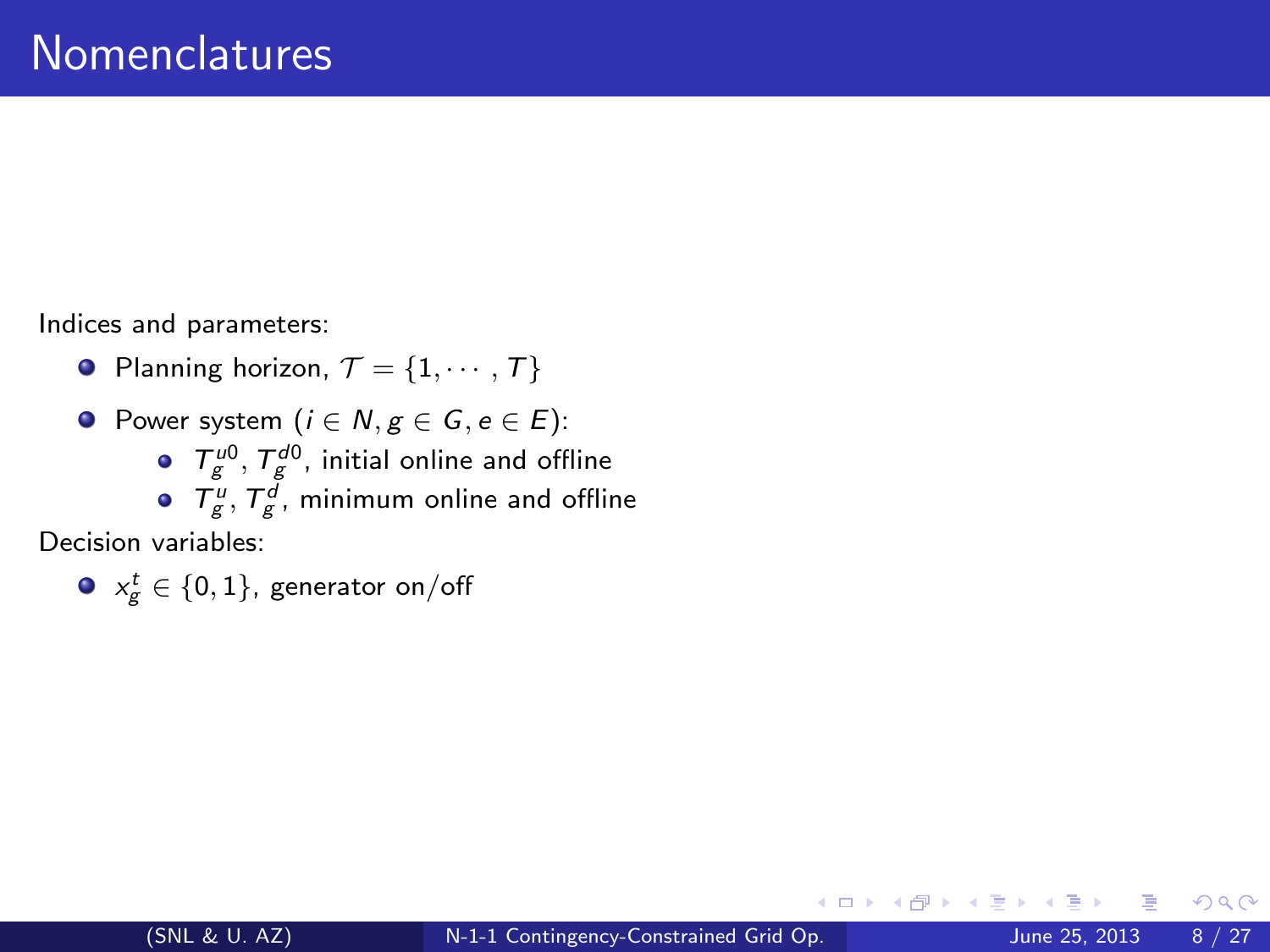- objective: minimize startup, shutdown costs, and no-contingency state generation cost
- **O** constraints:
	- minimum online/offline requirements (initial periods)
	- **•** minimum online/offline requirements
	- **o** startup/shutdown costs
- variables:  $x_g^t \in \{0,1\} \quad \forall, g \in \mathcal{G}, t \in \mathcal{T}$
- UC formulation based on Carrion and Arroyo (2006) and Wu and Shahidehpour (2010)

4 D F

 $QQ$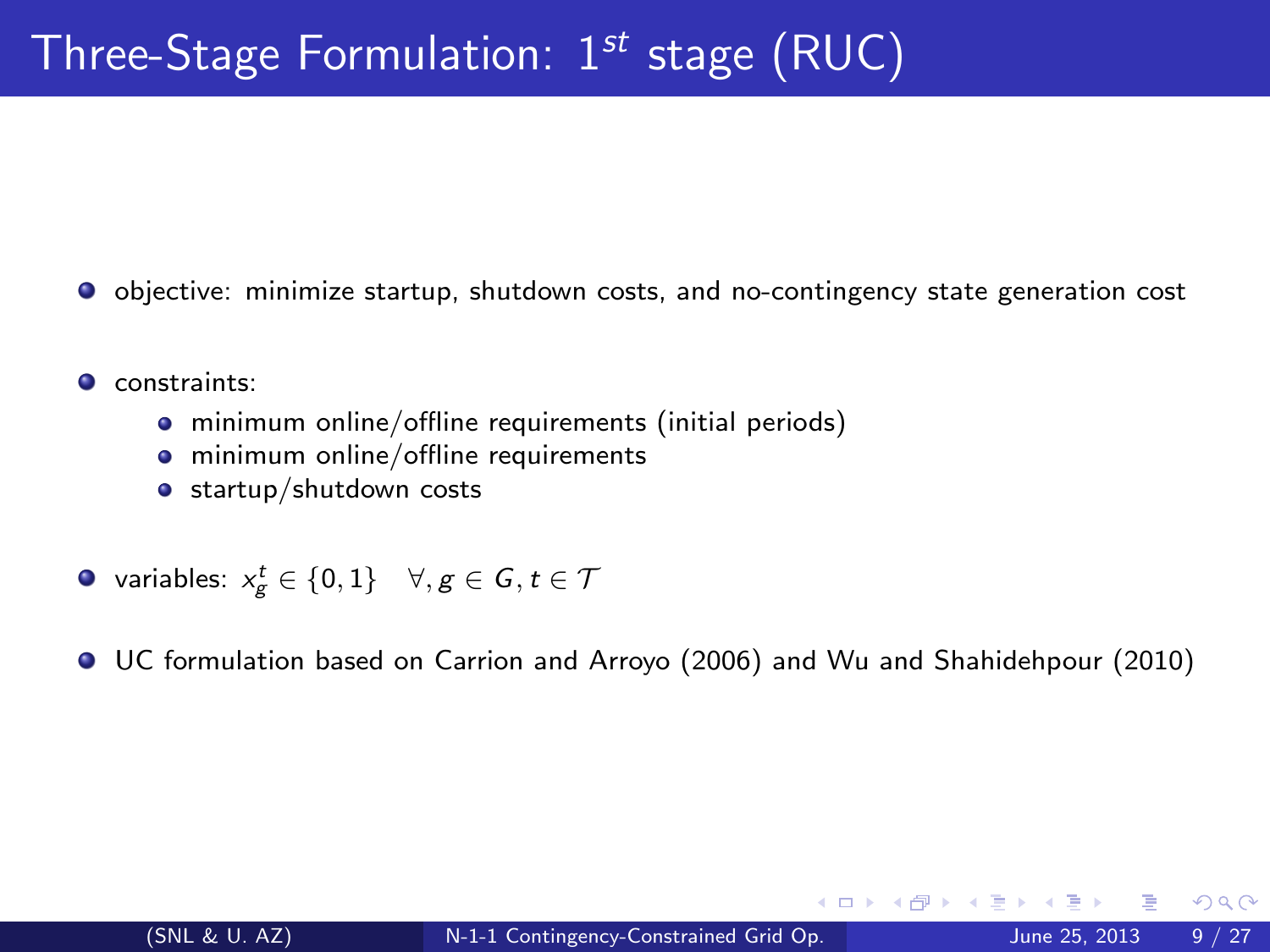Indices and parameters:

- **•** Power system  $(i \in N, g \in G, e \in E)$ :
	- $\bullet$  *i<sub>e</sub>*, *j<sub>e</sub>*, tail and head bus of line *e*
	- $D_i^t$ , demand
	- $\frac{\textit{P}}{\textit{g}}$ ,  $\textit{P}_{\textit{g}}$ , generation bounds
	- $R_{\rm g}^u, R_{\rm g}^d, \, \bar{R}_{\rm g}^u, \bar{R}_{\rm g}^d$ , ramp rates
	- $\bullet$   $\overrightarrow{B_e}, \overrightarrow{F_e}$ , susceptance and capacity

Decision variables:

 $p_{g}^{t}, f_{e}^{t}, \theta_{j}^{t}$ , no-contingency state generation level, flow, and voltage phase angle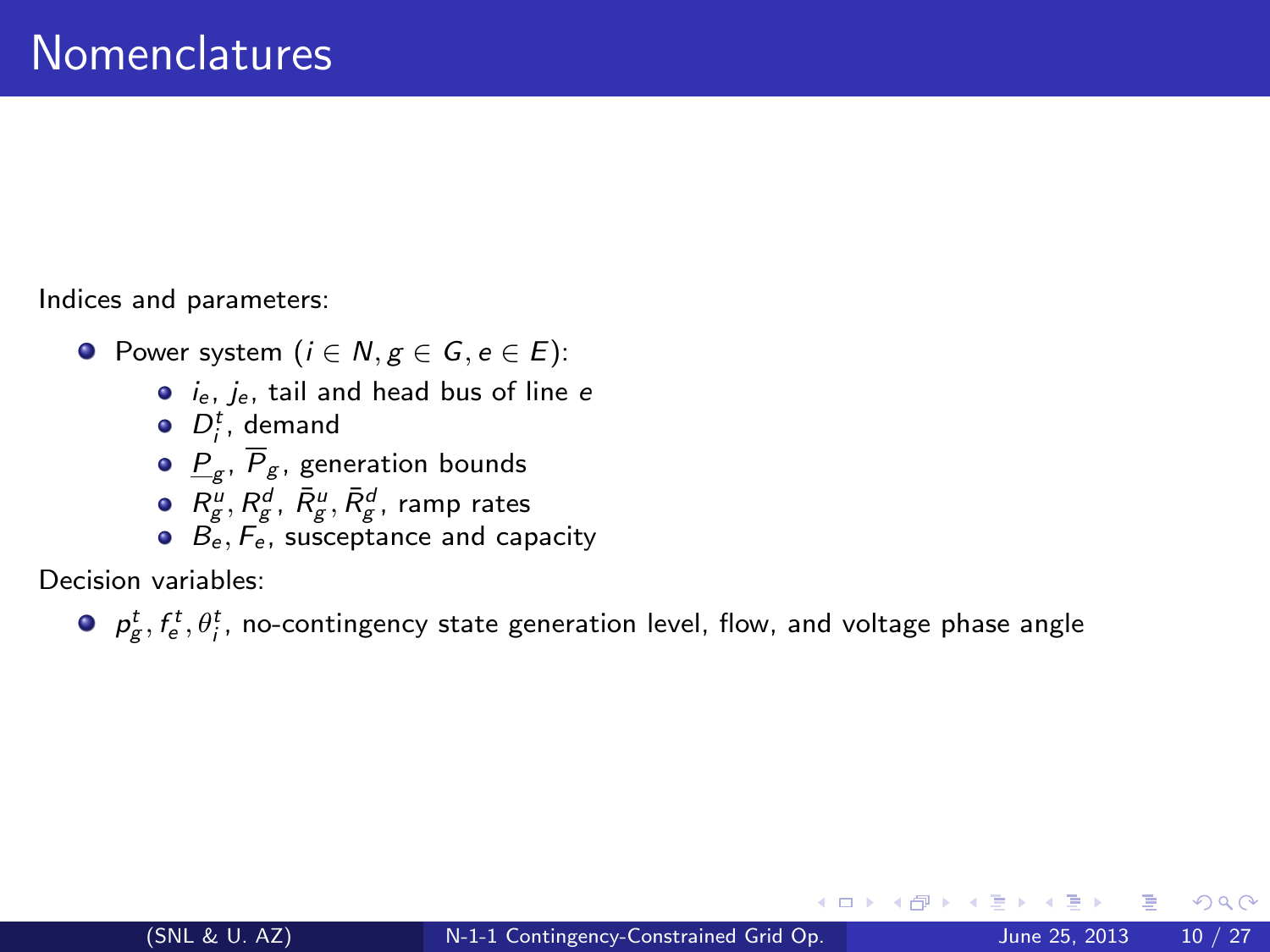### Three-Stage Formulation:  $2^{nd}$  stage (NSP)

$$
\min~\sum_{t \in \mathcal{T}} \sum_{g \in \mathcal{G}} C^p_g(p_g^t)
$$

s.t.  $\sum$ g∈G<sup>i</sup>  $\rho_{\rm g}^t + \sum$ e∈E.<sup>i</sup>  $f^t_e-\sum$ e∈Ei.  $f_e^t = D_i^t$ ,  $\forall i, t$ 

$$
B_e(\theta_{i_e}^t-\theta_{j_e}^t)-f_e^t=0, \; \forall e,t
$$

- $-F_e \leq f_e^t \leq F_e, \ \forall e, t$
- $\frac{\mathit{P}_g\tilde{\mathit{x}}_g^t}{\mathit{g}} \leq \mathit{P}_g\leq \overline{\mathit{P}}_g\tilde{\mathit{x}}_g^t, \,\, \forall g,t$
- $\rho^t_g \rho^{s,t-1}_g \leq R^{u}_g \tilde{\mathsf{x}}^{t-1}_g + \bar{R}^{u}_g (\tilde{\mathsf{x}}^{t}_g \tilde{\mathsf{x}}^{t-1}_g)$ 
	- $+{\overline P}_{\cal g}(1-{\tilde x}^t_{\cal g}),\,\,\forall {\cal g},\,t$
- $\rho_{\rm g}^{\rm s,t-1} \rho_{\rm g}^t \leq R_{\rm g}^d \tilde{\mathsf{x}}_{\rm g}^t + \bar{R}_{\rm g}^d (\tilde{\mathsf{x}}_{\rm g}^{t-1} \tilde{\mathsf{x}}_{\rm g}^t)$ 
	- $+\overline{P}_{\cal B}(1-\tilde{\mathsf{x}}_{\cal B}^{t-1}),\,\,\forall \mathsf{g},t$
- **O** minimize generation cost
- **O** power balance at each bus
- **O** power flow w.r.t. phase angles
- **I** line capacity bounds
- $\bullet$  generation capacity bounds
- $\bullet$  generation ramp-up

 $\bullet$  generation ramp-down

 $\Omega$ 

イ何 トイヨ トイヨ トーヨー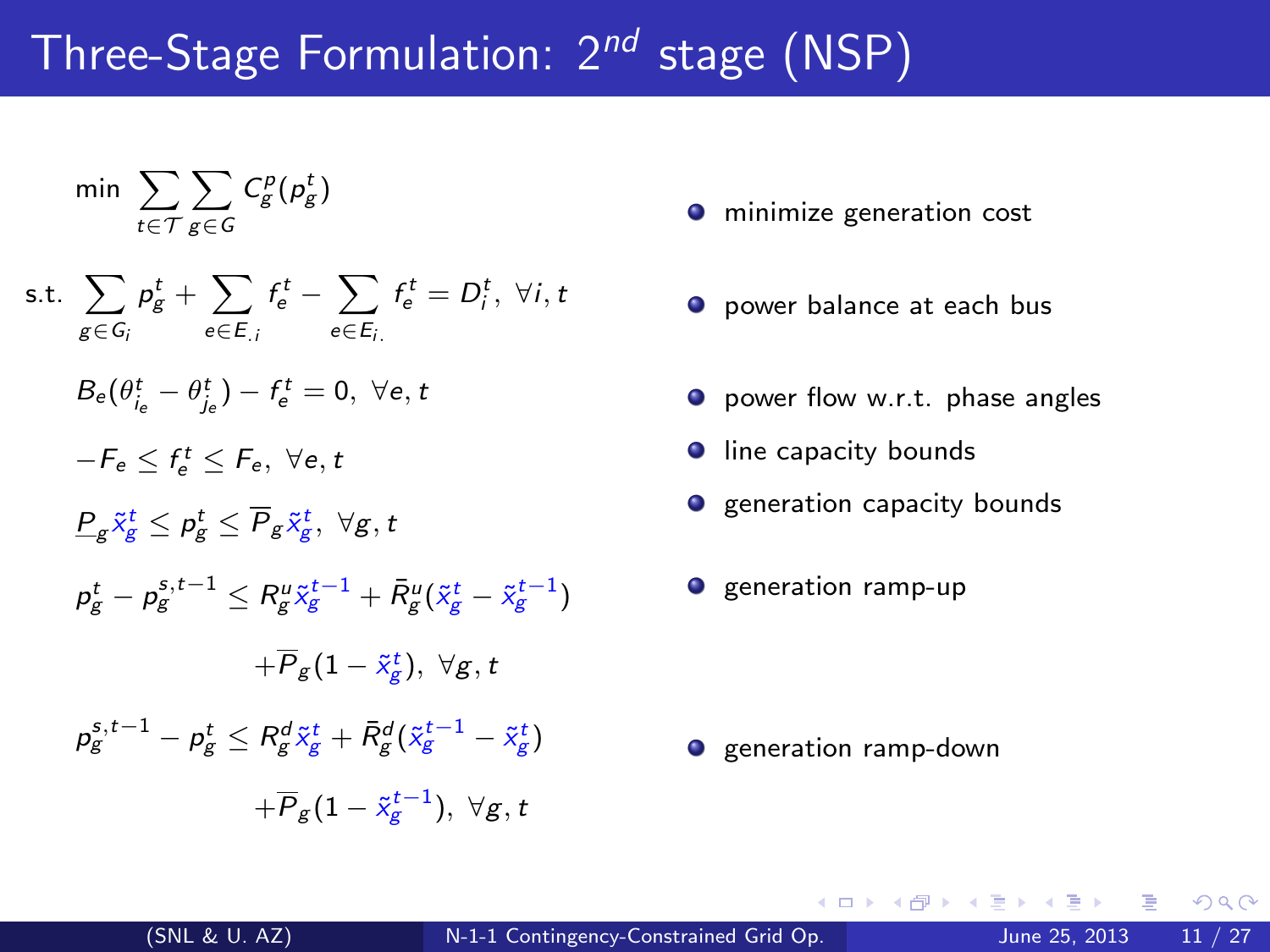Indices and parameters:

- **O** Power system ( $i \in N$ ,  $g \in G$ ,  $e \in E$ ):
	- $\circ$  C, set of all N-1-1 contingencies (indexed by c)
	- $\tilde{d}^{ct}_{e}, \tilde{d}^{ct}_{g}$ , contingency element indicators
	- $t_a^c$ ,  $t_b^c$ , times of the primary and secondary contingency for c, respectively
	- $\tilde{v}_2^{ct}$ , in secondary contingency indicator,  $\tilde{v}_2^{ct}$  equal 1 for all  $t > t_b$  and 0 otherwise
	- $\bullet$   $o_e$ , allowable line overload factor during secondary contingency state

Decision variables:

 $p_{g}^{ct}, f_{e}^{ct}, \theta_{i}^{ct}, q_{i}^{ct}$ , contingency state  $c$  generation level, flow, voltage phase angle, loss-of-load

 $200$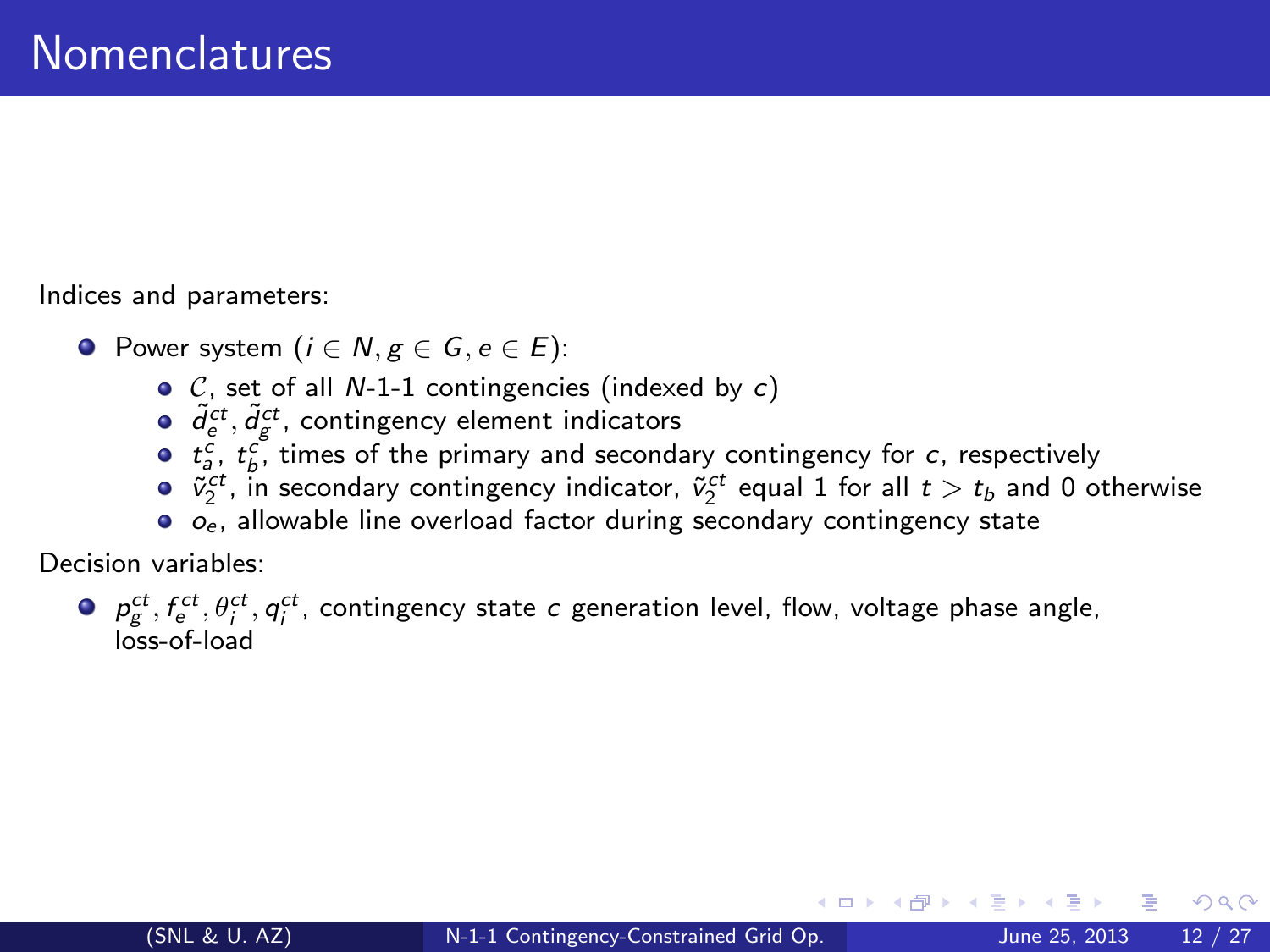- refers to the loss of a system element followed by a loss of another system element in a subsequent time period
- $\bullet$  in a given time period at most one element in  $G \cup E$  can fail
- there are  $\binom{T}{2} = \frac{T(T-1)}{2}$  possible pairs of periods for primary and secondary losses
- $\bullet$   $|G| + |E|$  possible losses for primary contingency
- $|G| + |E| 1$  possible losses for secondary contingency
- $|C| = \frac{T(T-1)}{2}(|G| + |E|)(|G| + |E| 1)$
- number of N-2 contingencies  $=\frac{(|G|+|E|)(|G|+|E|-1)}{2}$

 $QQQ$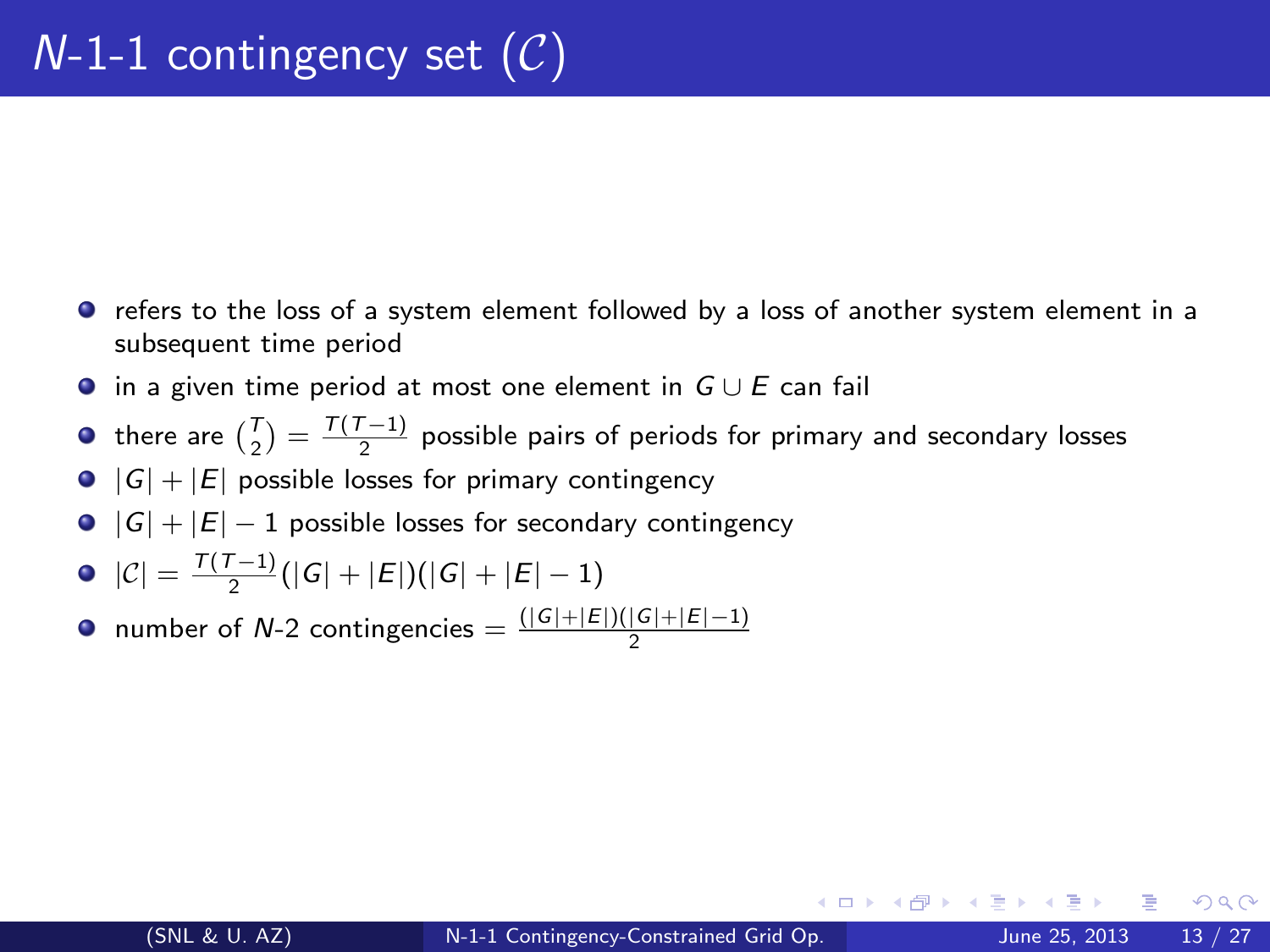## Three-Stage Formulation:  $3^{rd}$  stage (CSP)

Recourse operations in contingency state c, for all  $c \in \mathcal{C}$  and  $t = t_a^c, \cdots, T_a$ 

$$
\sum_{g \in G_i} p_g^{ct} + \sum_{e \in E_i} f_e^{ct} - \sum_{e \in E_i} f_e^{ct} + q_i^{ct} = D_i^t, \forall i, t
$$

$$
B_{\text{e}}(\theta_{i_{\text{e}}}^{ct} - \theta_{j_{\text{e}}}^{ct})(1 - \sum_{t'=t_{\text{e}}^{c}}^{t} \tilde{d}_{\text{e}}^{ct'}) - f_{\text{e}}^{ct} = 0, \ \forall \text{e}, t
$$

$$
\begin{aligned} &-f_e^{ct} \leq F_e(1-\sum_{t'=t_g^c}^t \tilde{d}_e^{ct'})(1+o_e\tilde{\nu}_2^{ct}), \,\,\forall e,t\\ &f_e^{ct} \leq F_e(1-\sum_{t'=t_g^c}^t \tilde{d}_e^{ct'})(1+o_e\tilde{\nu}_2^{ct}), \,\,\forall e,t \end{aligned}
$$

$$
\begin{aligned} &-\rho_{g}^{ct}\leq\underline{P}_{g}\tilde{\mathbf{x}}_{g}^{t}(1-\sum_{t^{\prime}=t_{g}^{c}}^{t}\tilde{d}_{g}^{ct^{\prime}}),\;\forall g,t\\ &\rho_{g}^{ct}\leq\overline{P}_{g}\tilde{\mathbf{x}}_{g}^{t}(1-\sum_{t^{\prime}=t_{g}^{c}}^{t}\tilde{d}_{g}^{ct^{\prime}}),\;\forall g,t \end{aligned}
$$

- **O** power balance at each bus
- **O** power flow w.r.t. phase angles
- **I** line capacity bounds

 $\bullet$  generation capacity bounds

4 0 8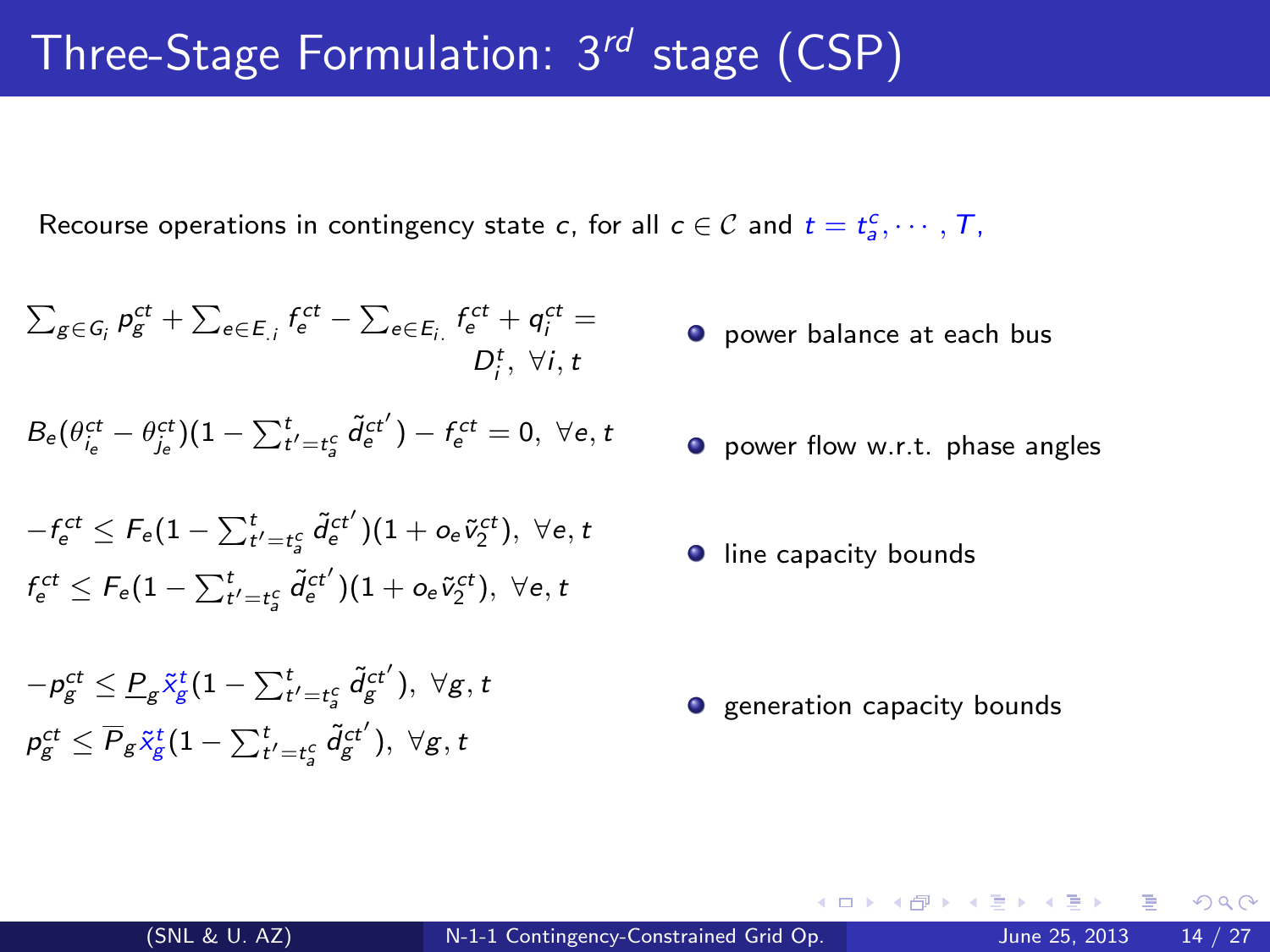# Three-Stage Formulation:  $3^{rd}$  stage (CSP)

$$
\begin{aligned} \rho_{g}^{ct}-\rho_{g}^{c,t-1} &\leq R_{g}^{u}\tilde{\mathbf{x}}_{g}^{t-1}+\bar{R}_{g}^{u}(\tilde{\mathbf{x}}_{g}^{t}-\tilde{\mathbf{x}}_{g}^{t-1})\\ &+\overline{P}_{g}(1-\tilde{\mathbf{x}}_{g}^{t}),\ \forall g,t\end{aligned}
$$

$$
\begin{array}{l} \rho_{\mathcal{G}}^{c,t-1}(1-\sum_{t'=t_{\mathcal{G}}^{t}}^{t} \tilde{d}_{\mathcal{G}}^{ct'})-\rho_{\mathcal{G}}^{ct} \leq \\ \mathcal{R}_{\mathcal{G}}^{d} \tilde{\mathsf{x}}_{\mathcal{G}}^{t}+\bar{\mathsf{R}}^{d}_{\mathcal{G}}(\tilde{\mathsf{x}}_{\mathcal{G}}^{t-1}-\tilde{\mathsf{x}}_{\mathcal{G}}^{t})+\overline{\mathsf{P}}_{\mathcal{G}}(1-\tilde{\mathsf{x}}_{\mathcal{G}}^{t-1}), \; \forall \mathcal{G}, t \end{array}
$$

$$
0 \leq q_i^{ct} \leq D_i^t, \ \forall i, t
$$
  

$$
\sum_{i \in V} q_i^{ct} \leq (\varepsilon \sum_{i \in V} D_i^t) \tilde{v}_2^{ct}, \ \forall i, t
$$

$$
\rho_g^{c,t_a^c-1}=\tilde{\rho}_g^{t_a^c-1},\ \forall g\in G|\tilde{d}_g^{t_a^c}=0
$$

- $\bullet$  generation ramp-up
- $\bullet$  generation ramp-down
- **O** load shedding threshold
- **O** non-anticipativity

4 **D** F

Dualize constraints above to form a maximization problem. If infeasible the dual is unbounded.

 $200$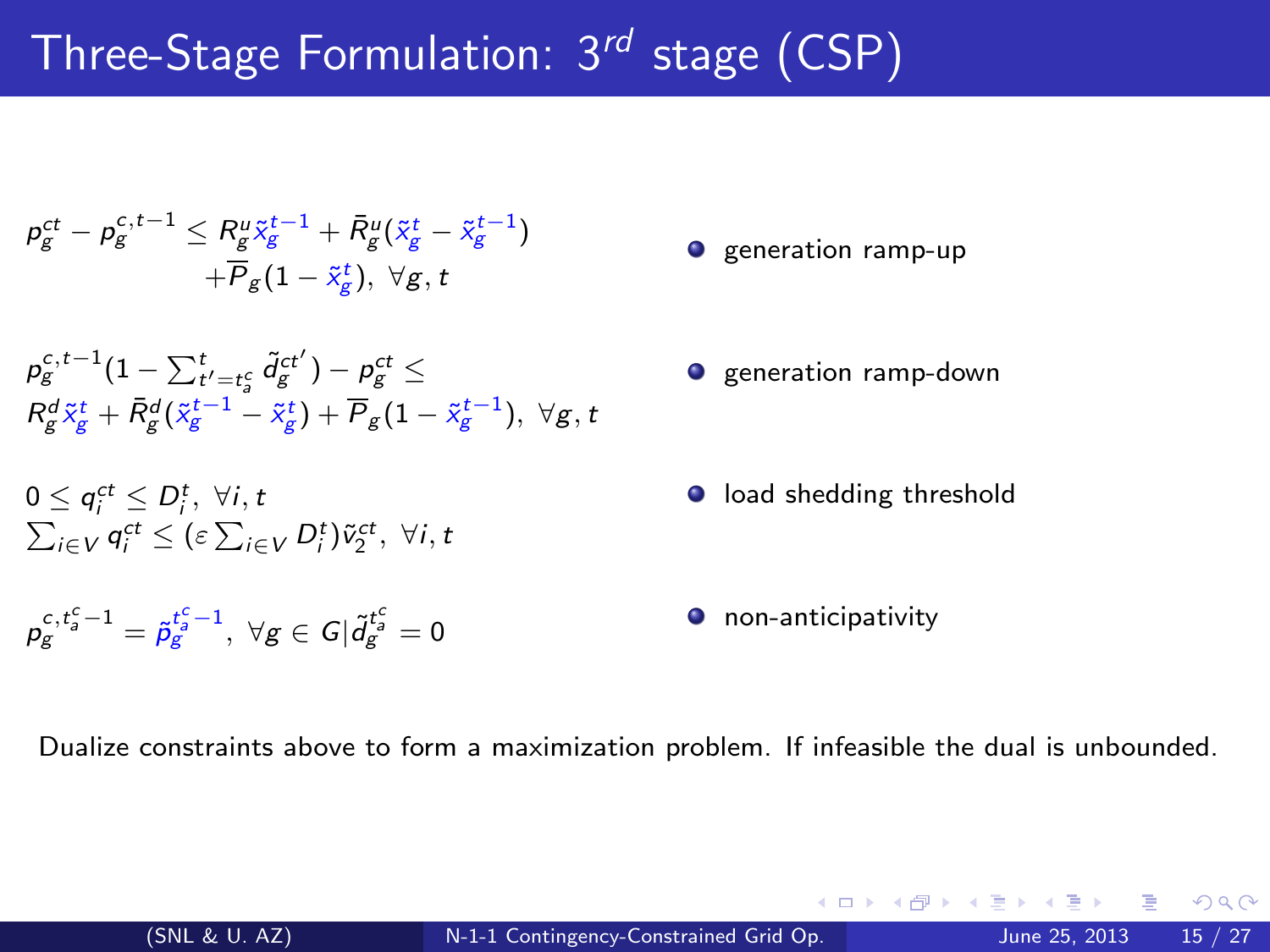If  $NSP(\tilde{x})$  is feasible, an optimality cut can be generated.

$$
[\text{o-cut}] : \, \boldsymbol{\delta}^T \boldsymbol{x} + \gamma_1 \leq Q
$$

If  $NSP(\tilde{x})$  is infeasible, the dual problem is unbounded and a feasibility cut can be generated.

$$
[f\text{-cut1}] \,:\, \boldsymbol{\delta}^{\mathcal{T}} \boldsymbol{x} + \gamma_1 \leq 0
$$

If  $CSP(\tilde{x}, \tilde{p}, c)$  is infeasible, the dual problem is unbounded and a feasibility cut can be generated.

$$
[f\text{-cut2}] : \, \boldsymbol{\alpha}^T \boldsymbol{p} + \gamma_2 \leq 0
$$

4 D F

 $299$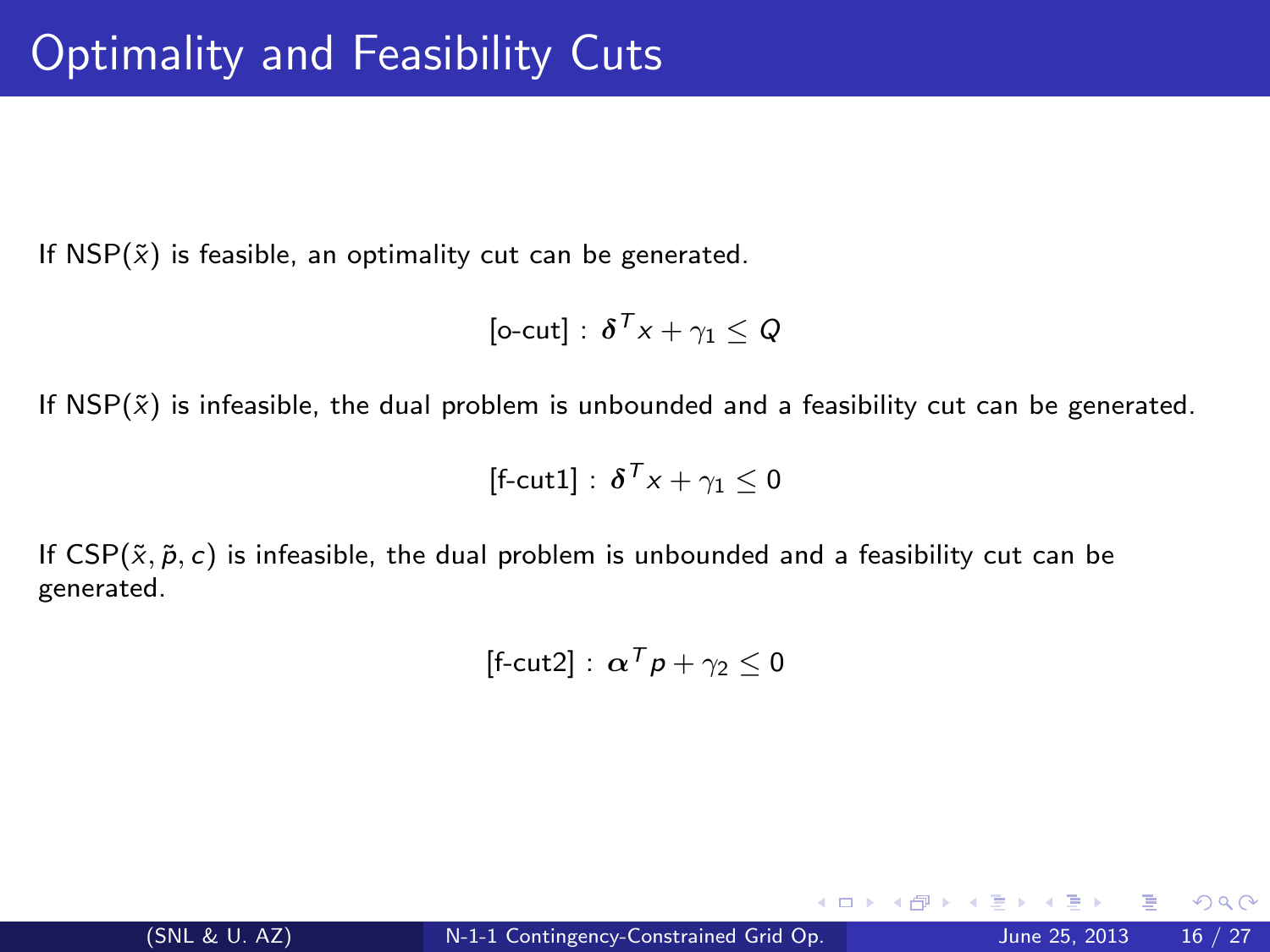## Power System Inhibition Problem -  $PSIP(\tilde{x}, \tilde{p}, t_a, t_b)$

For  $t = t_1, \cdots, T$ .

$$
\max_{d^{t_a}, d^{t_b}} \min_{f, p, q, r, s, \theta} \sum_{t} \sum_{g} r_g^t + \sum_{t} s^t
$$

- s.t.  $\sum_{e}d_{e}^{t_{a}}+\sum_{g}d_{g}^{t_{a}}=1$  $\sum_{e}d^{t_{b}}_{e}+\sum_{g}d^{t_{b}}_{g}=1$  $\sum_t d_e^t = 1, \; \forall e$  $\sum_t d^t_g = 1, \; \forall g$
- $\sum_{g\in G_i} (p_g^t r_g^t) + \sum_{e\in E_{.i}} f_e^t \sum_{e\in E_i} f_e^t + q_i^t =$  $D_i^t$ ,  $\forall i$ , t
- $B_{e}(\theta_{i_{e}}^{t}-\theta_{j_{e}}^{t})(1-\sum_{t'=t_{a}}^{t}d_{e}^{t'})-f_{e}^{t}=0,\,\,\forall e,\,t$
- $-f_e^t \leq F_e(1-\sum_{t'=t_a}^t d_e^{t'})(1+o_e\tilde v_2^t),\,\,\forall e,t$  $f^t_e \leq \mathit{F}_e (1 - \sum_{t' = t_a}^{t} d^{{t'}}_e )(1 + o_e \tilde{v}^t_2), \,\, \forall e,t$
- **O** minimize load and generation shedding above allowable threshold
- $\bullet$  contingency constraints

- **O** power balance at each bus
- **O** power flow w.r.t. phase angles
- **•** line capacity bounds

 $200$ 

←何 ▶ イヨ ▶ イヨ ▶ │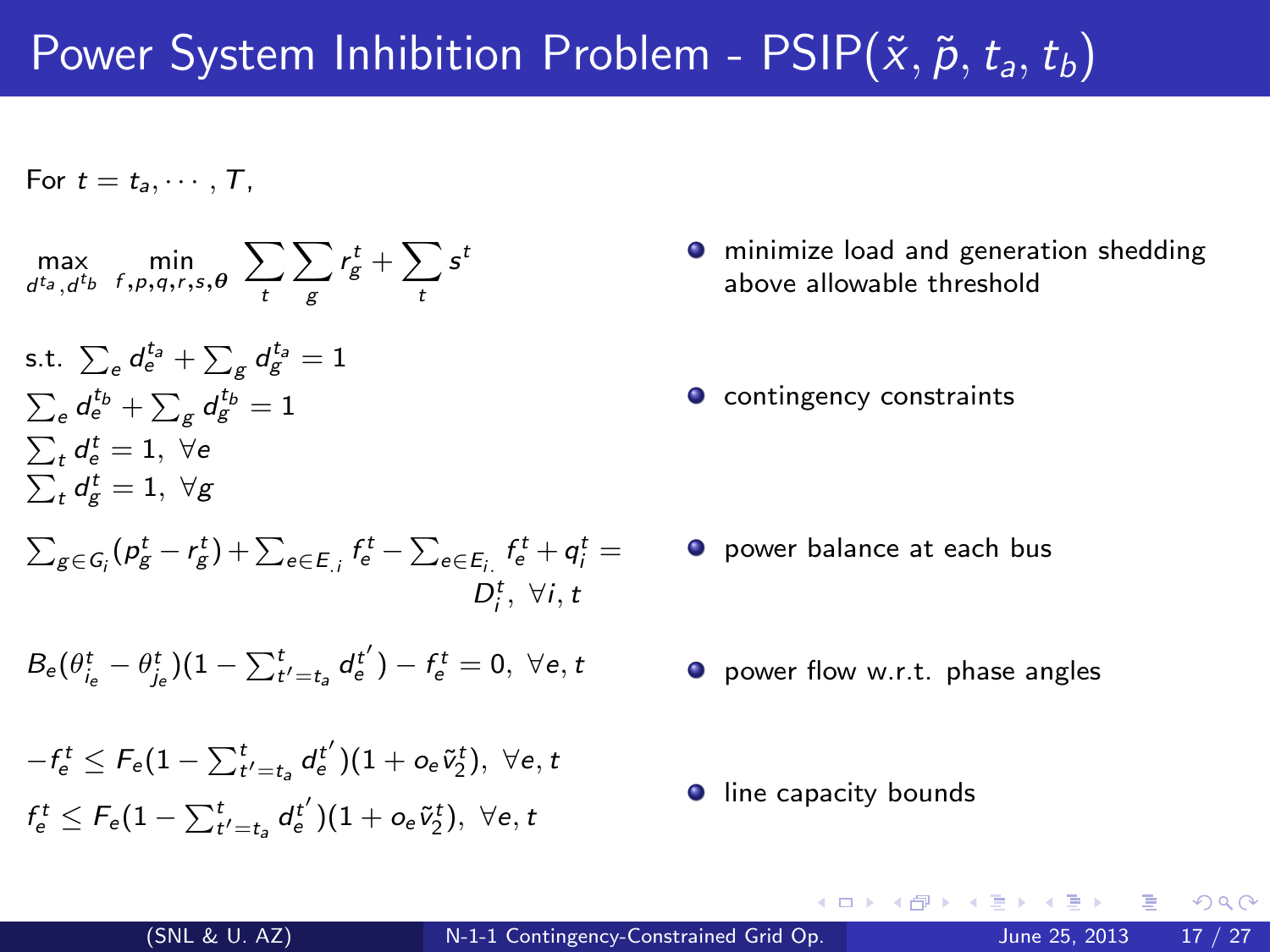### Power System Inhibition Problem (PSIP)

$$
\begin{aligned} & -\rho_g^t \leq \underline{P}_g \tilde{\mathbf{x}}_g^t (1 - \sum_{t'=t_g}^{t} d_g^{t'}), ~\forall g, t \\ & \rho_g^t \leq \overline{P}_g \tilde{\mathbf{x}}_g^t (1 - \sum_{t'=t_g}^{t} d_g^{t'}), ~\forall g, t \\ & \rho_g^t - \rho_g^{t-1} \leq R_g^u \tilde{\mathbf{x}}_g^{t-1} + \bar{R}_g^u (\tilde{\mathbf{x}}_g^t - \tilde{\mathbf{x}}_g^{t-1}) \\ & + \overline{P}_g (1 - \tilde{\mathbf{x}}_g^t), ~\forall g, t \\ & \rho_g^{t-1} - \rho_g^t \leq R_g^d \tilde{\mathbf{x}}_g^t + \bar{R}_g^d (\tilde{\mathbf{x}}_g^{t-1} - \tilde{\mathbf{x}}_g^t) \\ & + \overline{P}_g (1 - \tilde{\mathbf{x}}_g^{t-1}), ~\forall g, t \\ & 0 \leq q_i^t \leq D_i^t, ~\forall i, t \\ & \sum_{i \in V} q_i^t - (\varepsilon \sum_{i \in V} D_i^t) \tilde{\mathbf{v}}_2^t \leq s^t, ~\forall i, t \\ & r_g^t \leq r_g^t, ~\forall g, t \\ & \rho_g^{t_3-1} = \tilde{\rho}_g^{t_3-1} (1 - d_g^{t_3}), ~\forall g \\ & d_e^t \in \{0, 1\}, d_g^t \in \{0, 1\}, ~\forall t \in \{t_a, t_b\} \\ & d_e^t = 0, d_g^t = 0, ~\forall t \notin \{t_a, t_b\} \end{aligned}
$$

- **o** generation capacity bounds
- $\bullet$  generation ramp-up
- **o** generation ramp-down
- **•** load and generation shedding
- $\bullet$  non-anticipativity
- **•** integrality restrictions
- **O** non-negativity restrictions

イロト イ母 トイヨ トイヨト

 $\rho_S^t \geq 0, r_{\stackrel{\scriptstyle g}{\scriptstyle g}}^t \geq 0, s^t \geq 0, \,\, \forall {\scriptstyle g},t$ 

 $QQQ$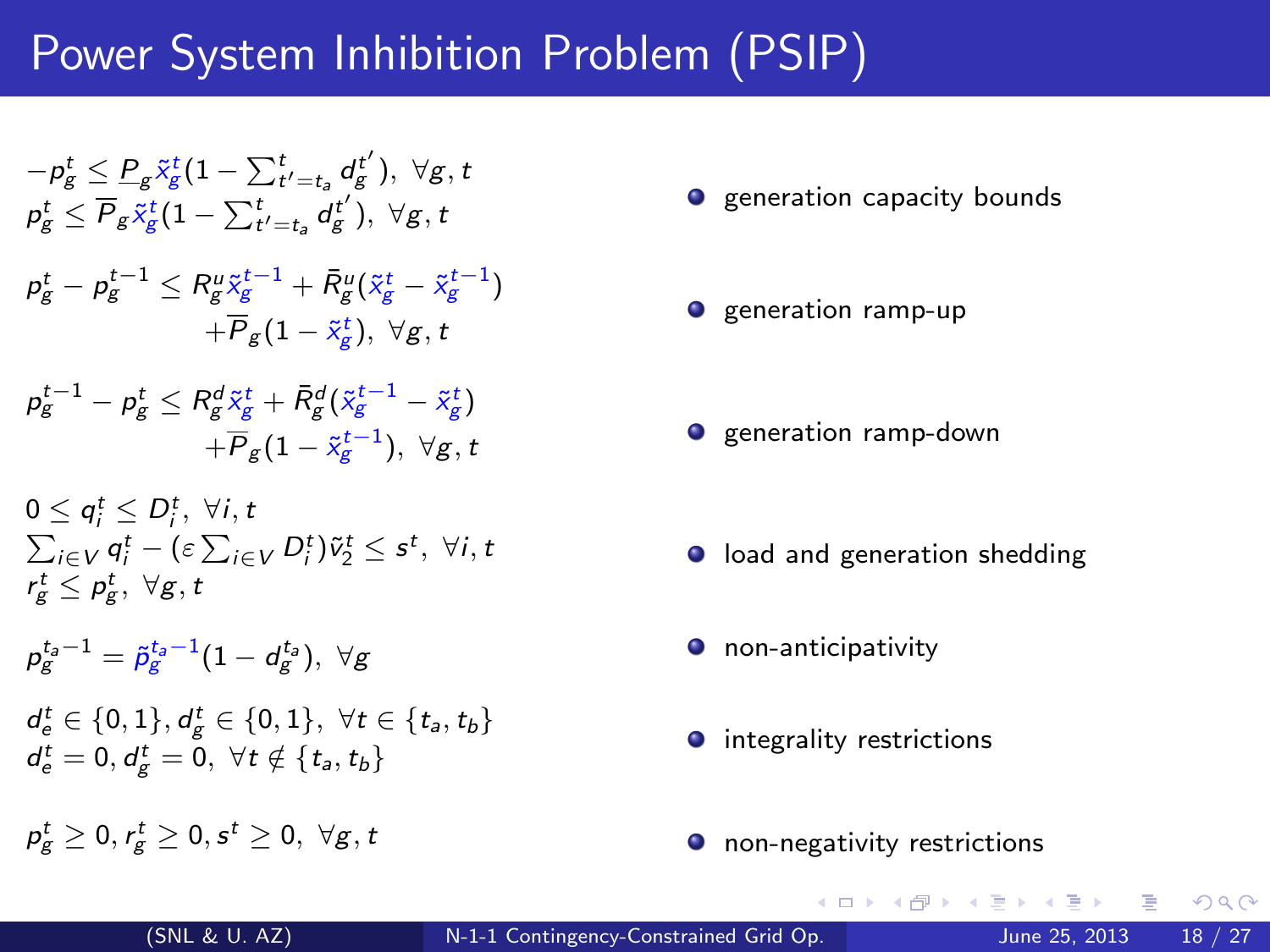- **•** PSIP is a bilevel program and cannot be solved directly.
- **PSIP** can reformulated as a MILP
	- **•** bilinear terms in the objective
	- product of  $d^{t_a}, d^{t_b}$  and continuous lower level variables
	- mixed-integer linear reformulation refer to as PSIP-M

4 **D** F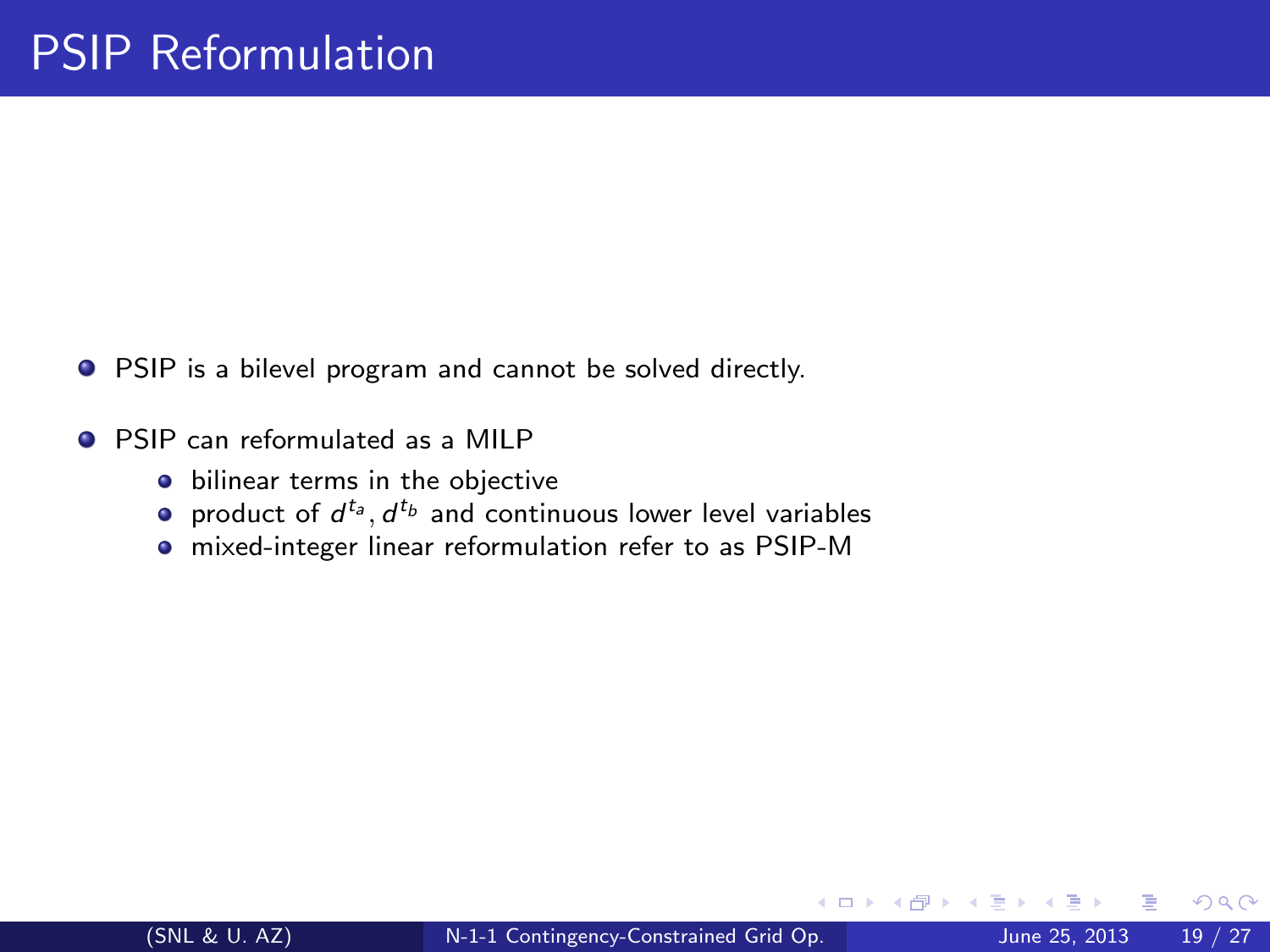```
0: Initialize LB, UB
1: Solve RUC
2: If infeasible, EXIT<br>3: Else undate LB au
          Else, update LB and solutions \tilde{x}, \tilde{Q}4: Solve a NSP(\tilde{x}),
5: If infeasible, add [f-cut1] to RUC and go to (1)
6: Else, let \tilde{p} be the optimal generation schedule and z be the ofv
7: For each (t_a, t_b) pairs, solve PSIP-M(\tilde{x}, \tilde{p}, t_a, t_b) and let w be the ofv<br>8: If w > 0, add If-cut2l to NSP(\tilde{x}) and go to (4)
          If w > 0, add [f-cut2] to NSP(\tilde{x}) and go to (4)
9: If z > Q, add [o-cut] to RUC
10: Update UB
11: If (UB-LB< \varepsilon), EXIT
12: Else, go to (1)
```
4 D F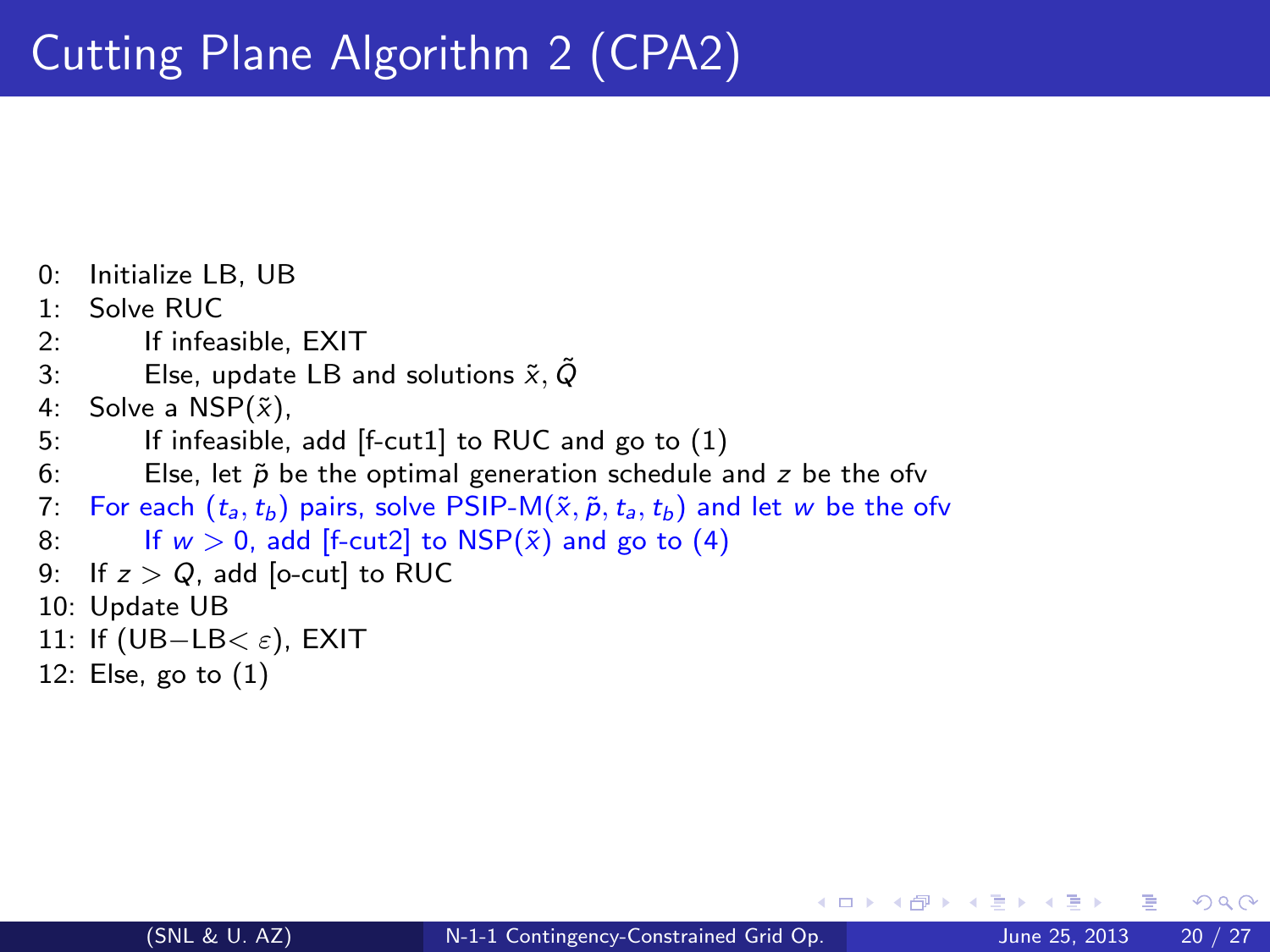- At each iteration of CPA2:
	- $\bullet$  Instead of solving  $|C|$  linear programs (CSP)

For  $c \in \mathcal{C}$ , solve  $CSP(\tilde{x}, \tilde{p}, c)$ 

We now solve  $\frac{1}{2}(\mathcal{T})(\mathcal{T}-1)$  mixed-integer linear programs (PSIP-M)

For each  $(t_a, t_b)$  pairs, solve PSIP-M $(\tilde{x}, \tilde{p}, t_a, t_b)$ 

Number of contingencies identified is extremely small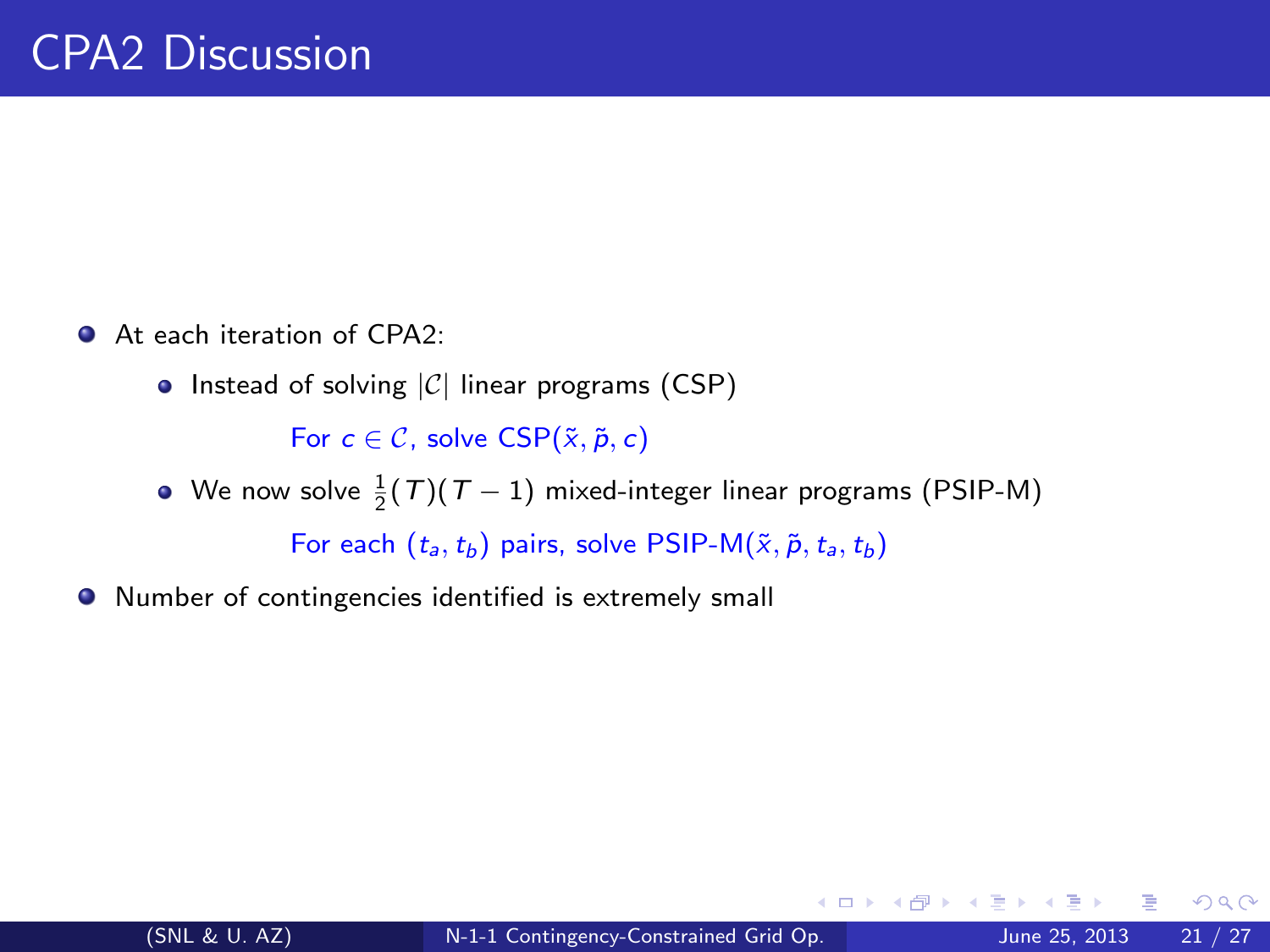- **O** Test Systems: modified IEEE-24 and RTS-96
- **Time periods:**  $T = 6$
- $\bullet$  Implementation C++, CPLEX 12.1 and Concert 2.9
- $\bullet$   $\varepsilon$  values of 0.08, and 0.05 for IEEE-24 and RTS-96, respectively
- **O** Line overload factor  $o_e = 0.25$

4 **D** F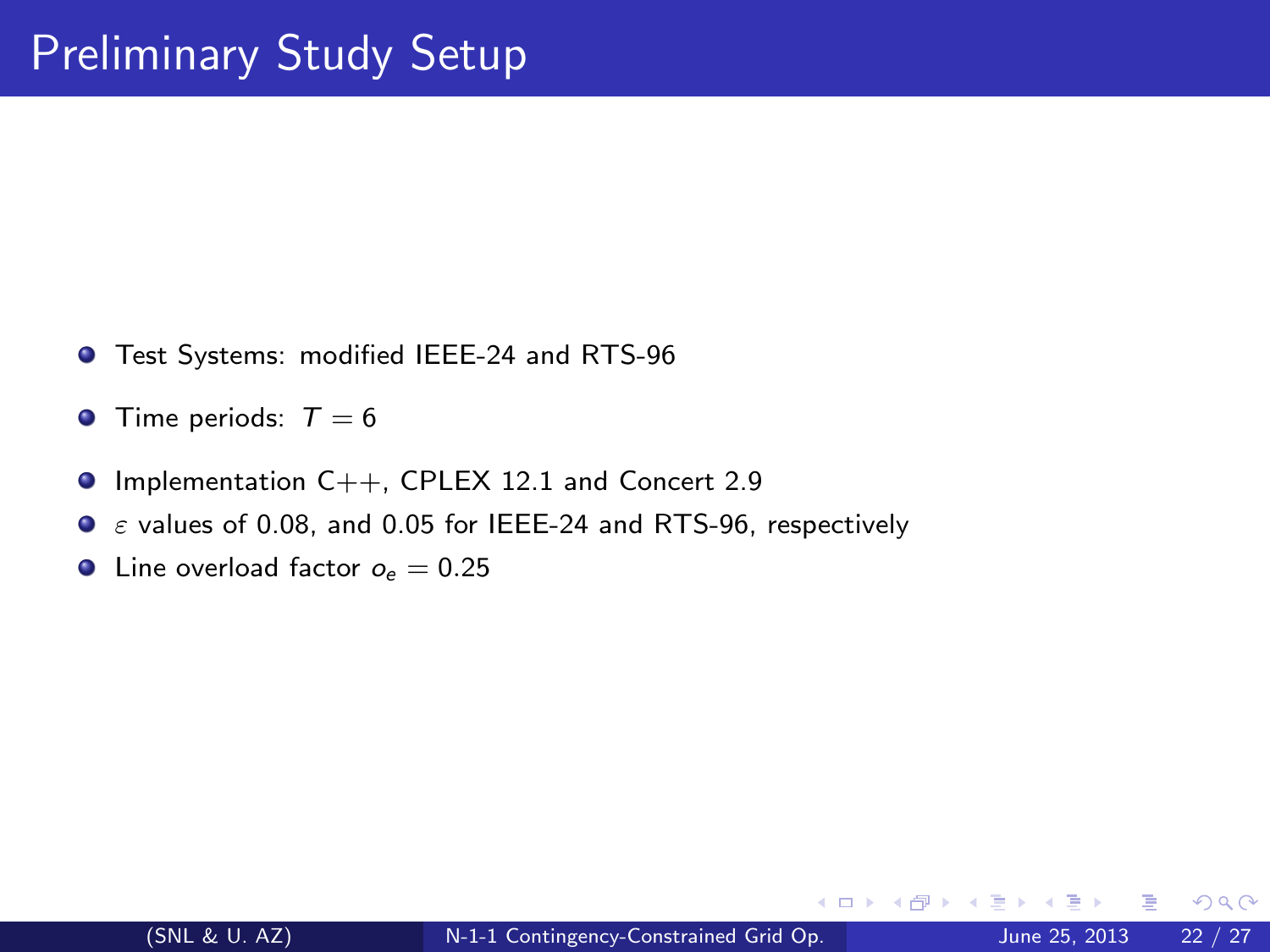## Preliminary Observations (1 of 3)

Cost comparison using N-0 as baseline





RTS-96 

- **O** Modest increases in costs
- Small number of contingencies identified (3 to 7)
- Contingencies mostly correspond to failures in consecutive periods  $\bullet$

 $QQ$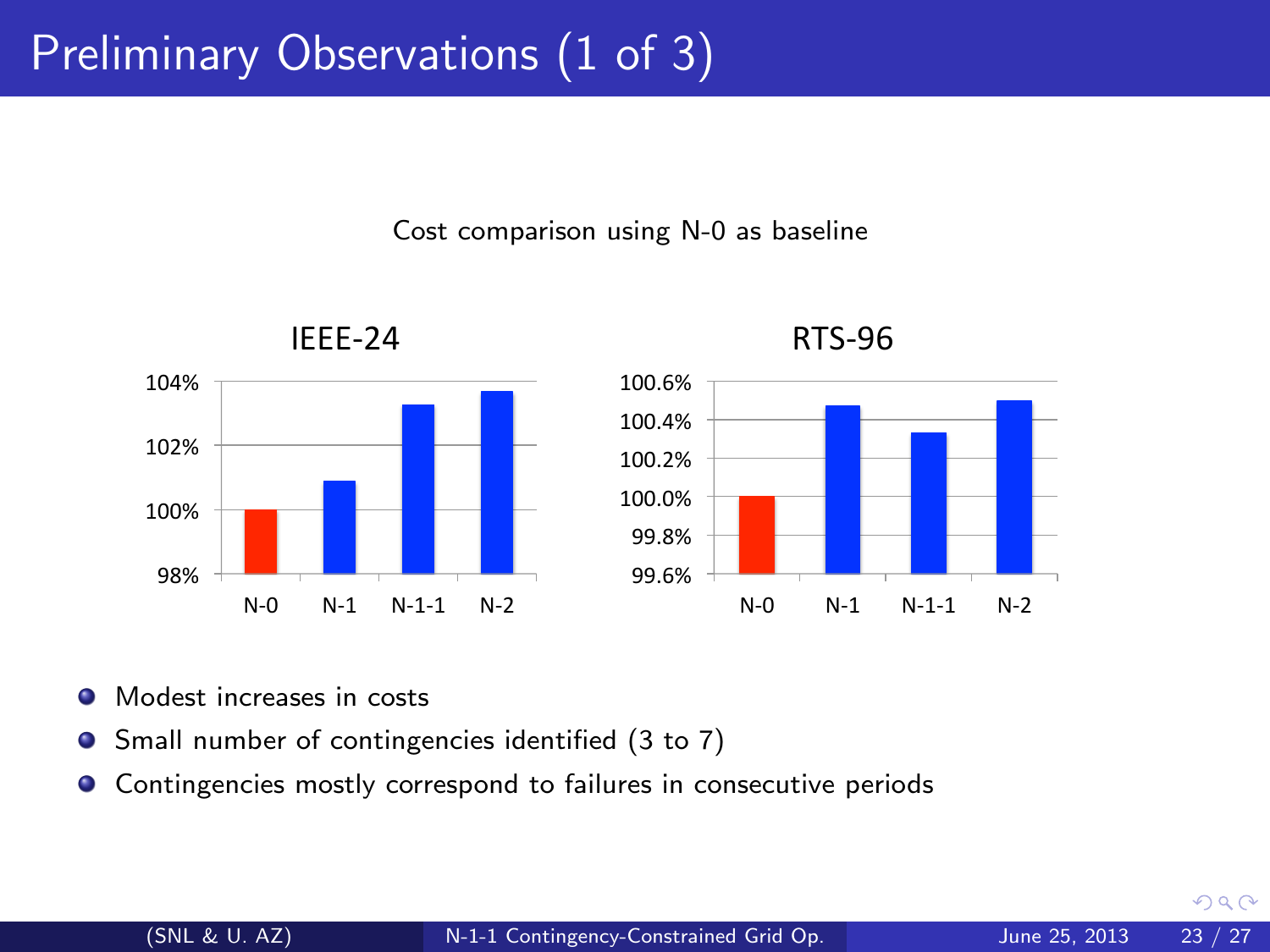## Preliminary Observations (2 of 3)

Runtime comparison (min.)



Order of magnitude increase in runtimes from N-2 to N-1-1

● Scalability is an issue (PSIP for each time-period pairs)

 $QQ$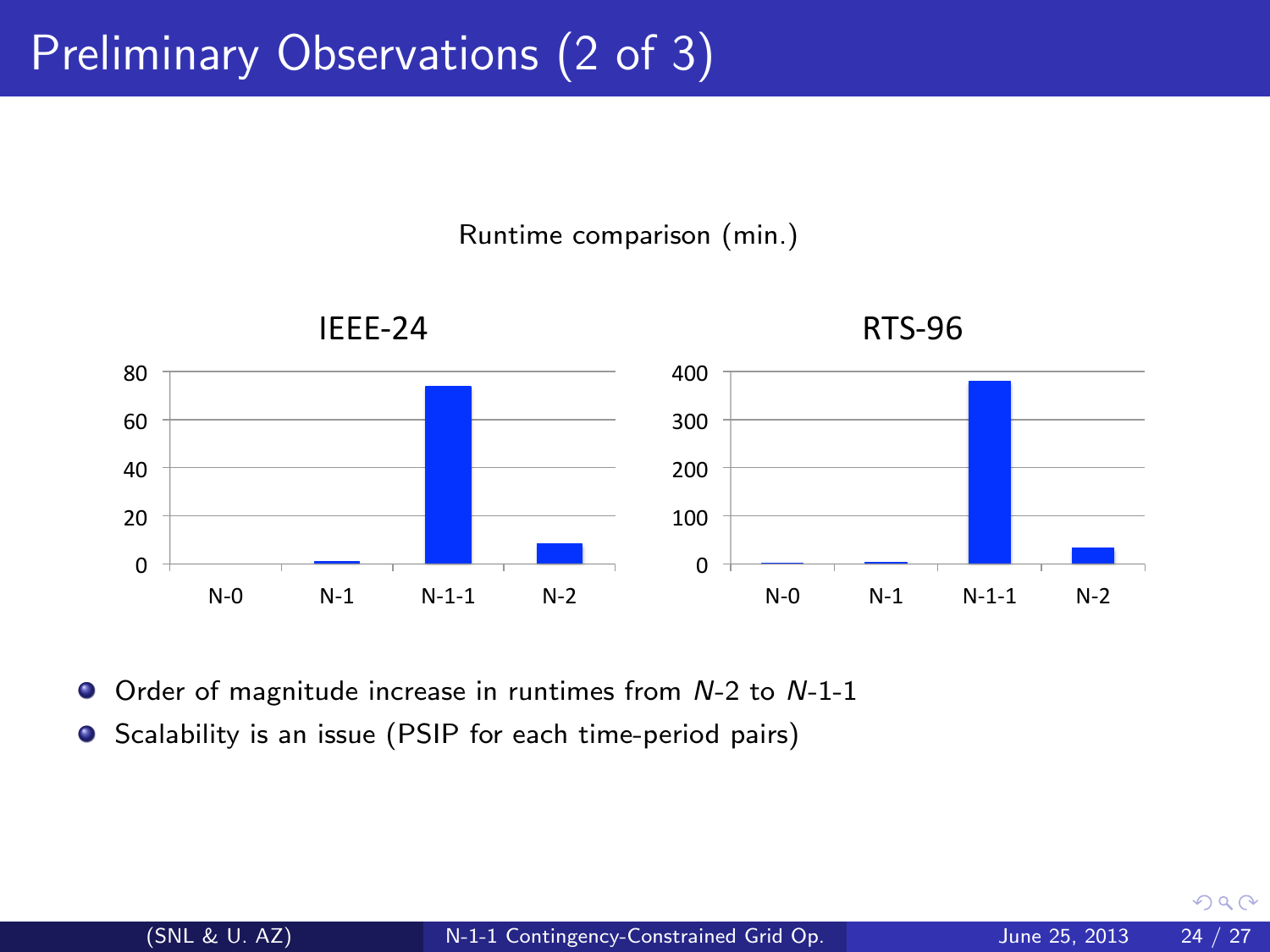- detailed relations between N-2 and N-1-1?
- Need more comprehensive studies on larger (and more realistic) systems to draw conclusion

4 0 8

 $299$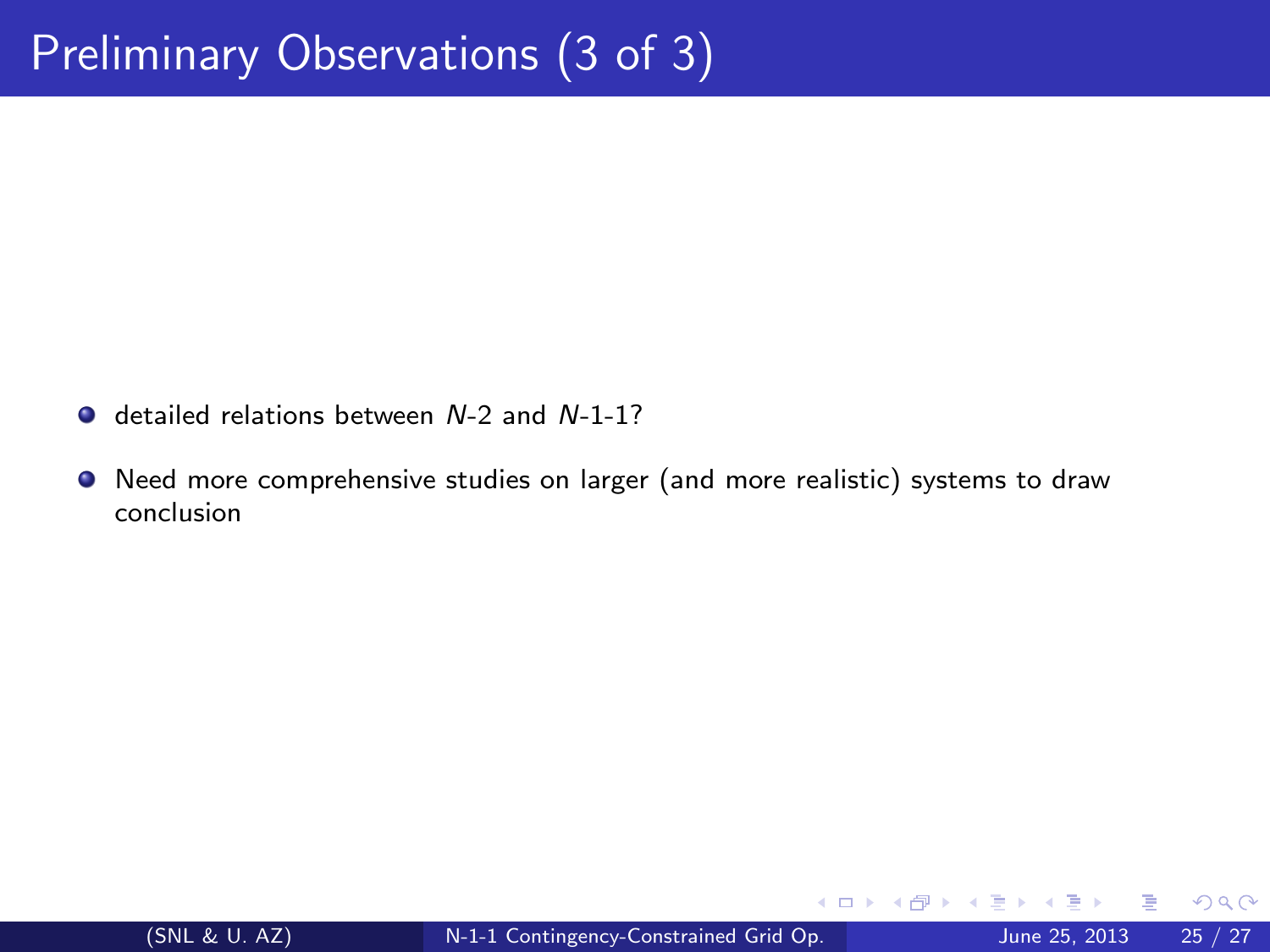#### **O** Model refinements

- **•** enforcing non-anticipativity between primary and secondary contingency
- **Algorithmic refinements** 
	- **•** HPC implementation
- **•** Further testing and analysis
	- **•** Larger and more realistic instances
	- Longer time periods (e.g.  $T = 8, 12, 24$ )
	- Rolling horizons
	- $\bullet$  N-2 and N-1-1?

4 **D** F